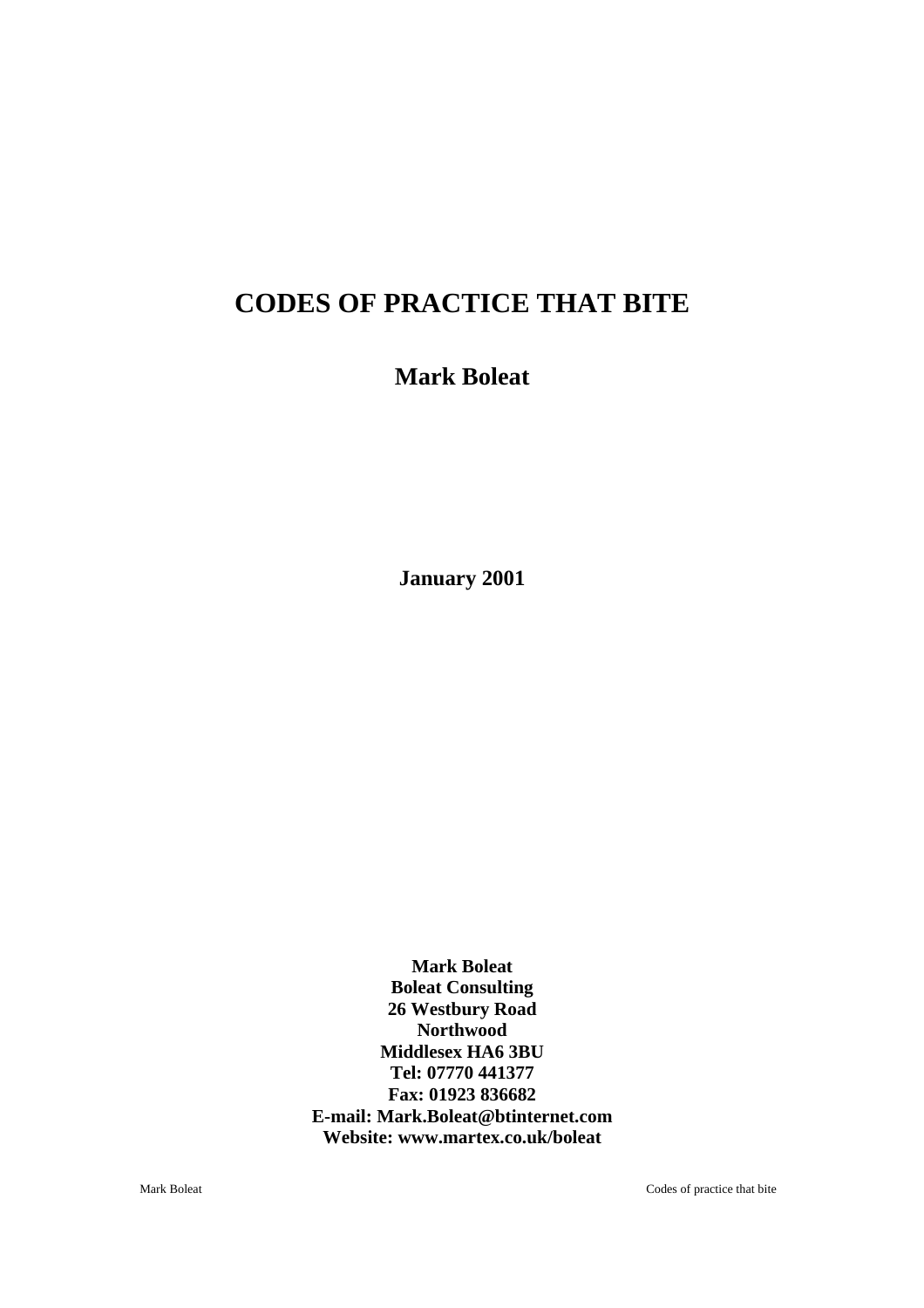## **Contents**

| Introduction<br>Executive summary |                                                              | 3  |
|-----------------------------------|--------------------------------------------------------------|----|
|                                   |                                                              | 4  |
|                                   | 1. The need for self-regulation                              | 6  |
|                                   | 2. How codes of practice work                                | 8  |
|                                   | 3. Problems with codes of practice                           | 10 |
|                                   | 4. What a good code of practice should do                    | 14 |
|                                   | 5. Policy towards codes of practice                          | 17 |
|                                   | 6. The need for a political approach                         | 22 |
|                                   | 7. Big issues that need to be addressed by codes of practice | 24 |
|                                   |                                                              | 29 |
| <b>Bibliography</b>               |                                                              |    |
| Biographical note                 |                                                              | 30 |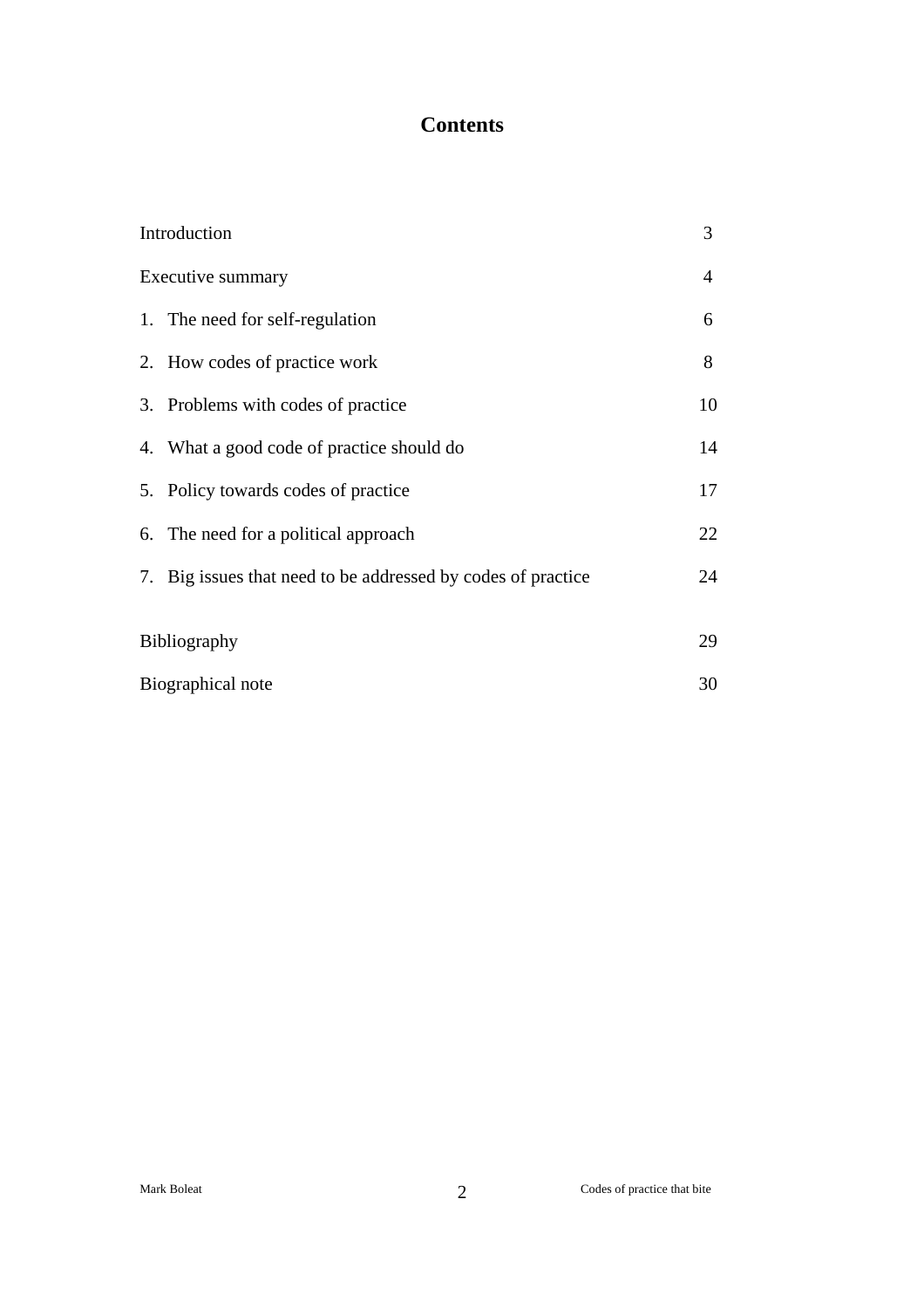## **Introduction**

Codes of practice play an important part in the overall framework of consumer protection in Britain.

However, there is universal dissatisfaction with present arrangements. Codes are of varying quality, and compliance with them is even more variable. Codes do not protect the consumer in some areas where protection is most needed, and the consumer has no way of knowing how meaningful a particular code is.

The government is seeking to address the issue but is making slow progress. This paper suggests a more radical approach which concentrates on seeking to change the climate of opinion. It advocates a political rather than a legal approach to secure some quick wins in areas of major concern to consumers and an across the board improvement in the usefulness of codes.

Mark Boleat Boleat Consulting January 2001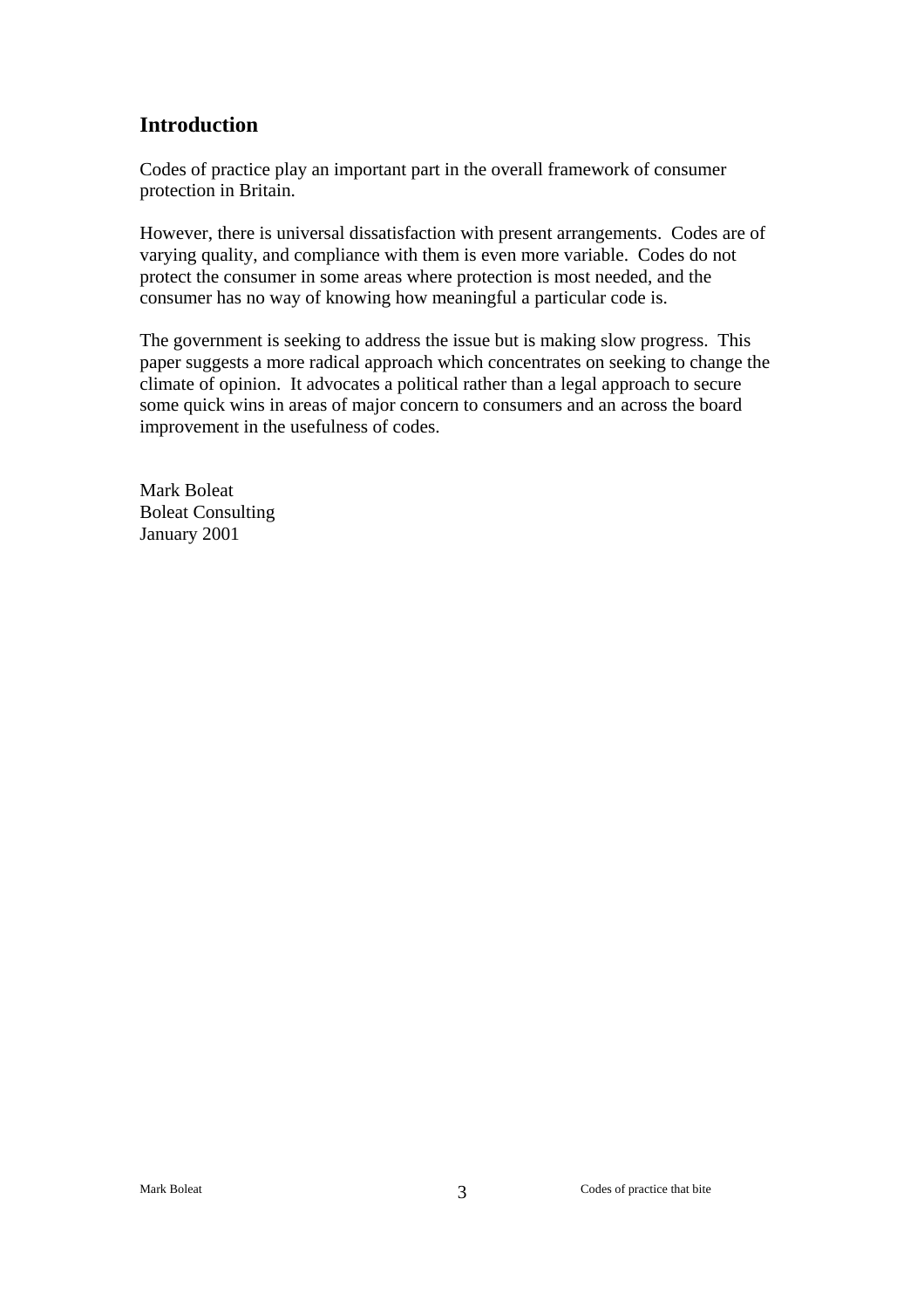### **Executive summary**

#### **The need for self regulation**

It is not feasible for legislation to cover every area of consumer expenditure with specific regulation and complaints procedures. Where the consumer needs some protection but specific legislation is not an option then industrywide codes of practice are a realistic alternative. Codes of practice are particularly appropriate where there is an imbalance of information between the customer and the producer or retailer.

#### **How codes of practice work**

Codes of practice are generally "owned" by trade associations. Drawing them up is a tortuous process. A government department or agency often plays a role. Typically, codes have some general statements about acting with integrity, complying with the law etc and then some specific points relevant to the sector. Compliance with a code may be a condition of membership of a trade association, but membership of an association is voluntary. There are huge differences in respect of compliance with and enforcement of codes from no meaningful compliance arrangements at all to comprehensive (and expensive) arrangements including mystery shopping, annual compliance statements and ombudsman schemes.

#### **Problems with codes of practice**

The economy does not fall into neat compartments, each represented by a strong trade association. In many sectors there are competing or overlapping trade associations. This makes it difficult to identify a suitable "owner" for a code covering a meaningful area of consumer expenditure.

Members of a trade association will have very different views about why they want a code – from getting rid of the cowboys to giving the cowboys an aura of respectability. Reconciling these competing objectives is difficult. Sometimes, government pressure can help.

Trade associations have a major resource problem in drawing up and policing codes of practice.

A major difficulty with the concept of codes is that often they cannot be made to work in areas where they are most needed.

Many codes of practice are full of meaningless platitudes and do not deal with major issues. Most associations take only modest steps to ensure compliance with codes and often there is virtually no monitoring. This means that codes of practice which look good of paper can be useless in practice.

#### **What a good code of practice should do**

A good code of practice should meet six tests –

• It should cover a significant proportion of the activity that is subject to the code.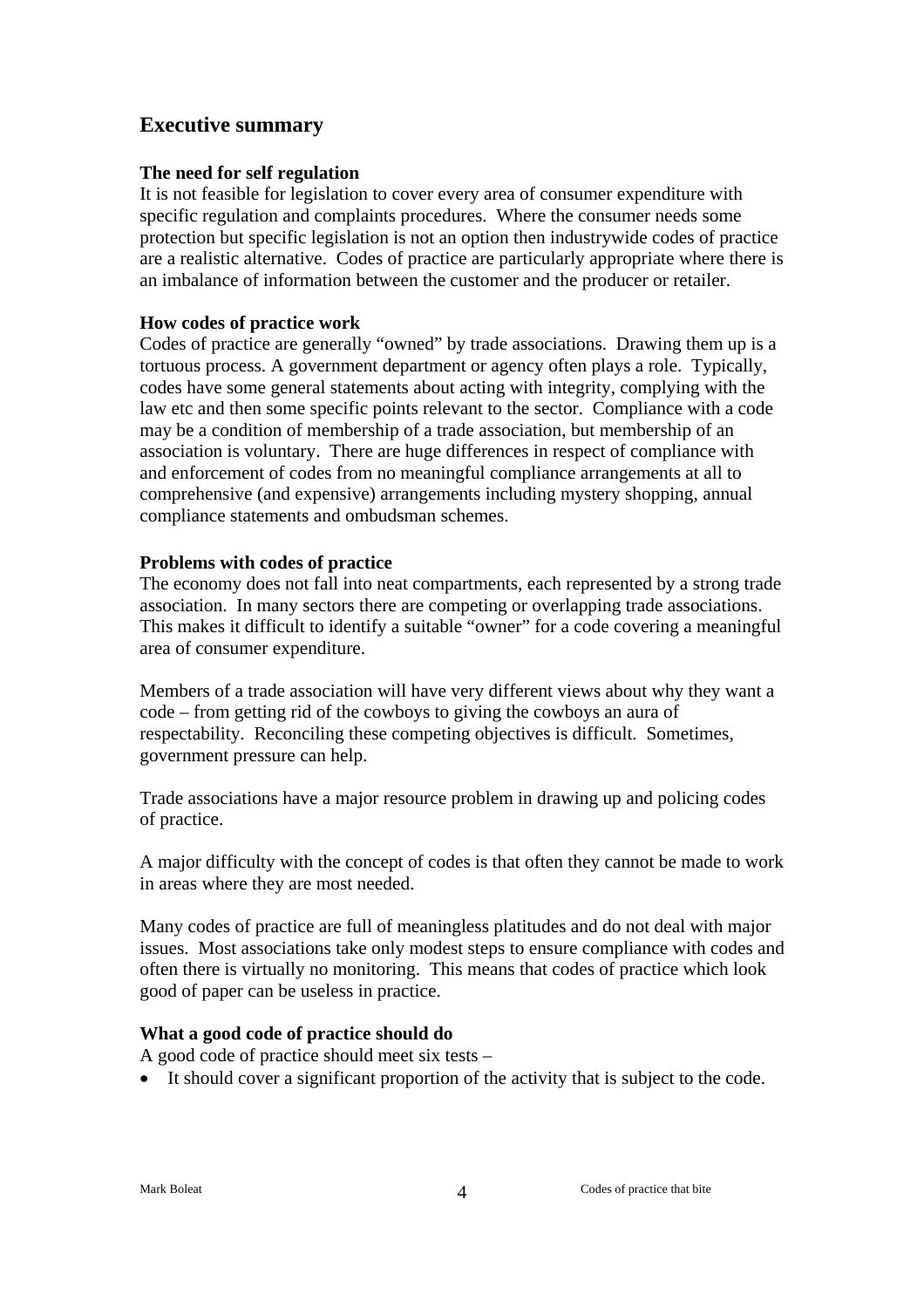- It has to be meaningful, dealing with matters that properly concern consumers. This means it must be drawn up on the basis of extensive research and consultation.
- The existence of the code needs to be effectively publicised.
- The operation of the code should be overseen by a committee comprising industry representatives and outsiders.
- Each adherent to a code should submit a formal statement each year demonstrating how it has complied with the code and there should be independent monitoring.
- The code should make provision for a comprehensive complaints mechanism.

#### **Policy towards codes of practice**

The Office of Fair Trading has a specific responsibility for codes of practice. The Office initiated a review in February 1996. This has concluded that the current regime does not command support. The White Paper on consumer policy, published in July 1999, set out core principles for codes and referred to an approval scheme. However, work seems to have stalled. The OFT has taken a rather legalistic approach, arguing that its needs new legislation which is not likely to be forthcoming in the foreseeable future.

#### **The need for a political approach**

The government should take a political approach with ministers or the Director General of Fair Trading using their positions to "encourage" relevant industries to develop new codes or improve existing codes. No new legislation is required.

There should be one general initiative  $-$  a letter to each trade association drawing attention to the core principles and asking the association to respond with a copy of any code it operates and an assessment of the extent to which this meets the core principles. The letter should also ask for a second response giving the proposals of the association to bring the code into line with the core principles.

There should also be specific initiatives in areas of concern. These should cover cross-sectoral issues – such as service calls and delivery times and Yellow Pages advertisements, and specific problem sectors such as car repairs and servicing and building work.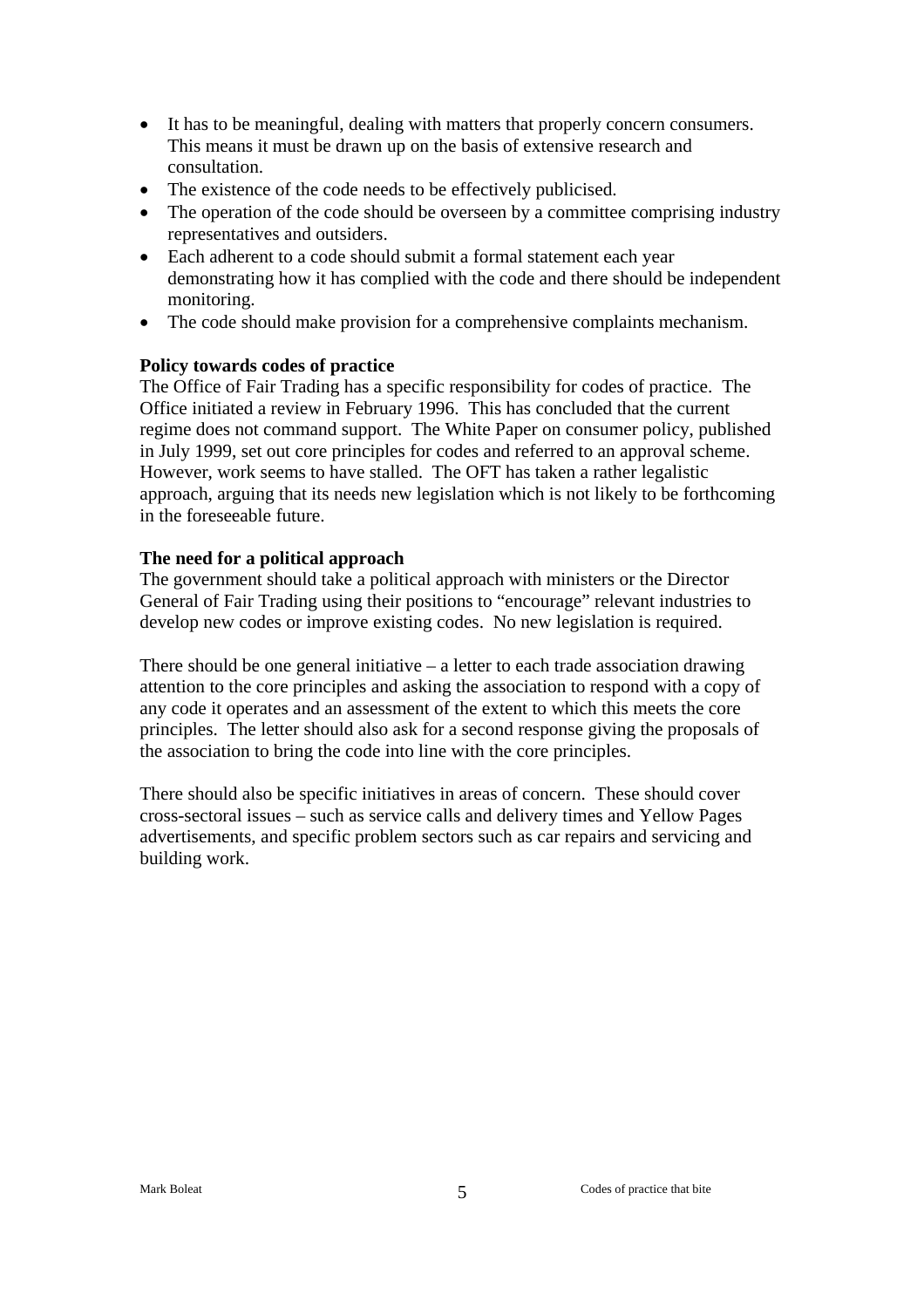### **The need for self-regulation**

There is a natural imbalance of power between an individual consumer and a retailer or producer. To redress this imbalance a variety of tools is used to protect the consumer.

At national level there are laws and regulations applying to the production and distribution of all goods and services. These are designed to ensure, for example, that goods are safe (for example motor cars and electrical equipment), that they are fit for purpose and that advertising is not misleading.

National laws and regulations can be enforced through the civil courts. For example, someone purchasing any good or service that does not work according to the marketing literature of the producer can go to court to seek a remedy. However, this is a not a realistic option for most people, particularly in the case of relatively small value goods and services. The Small Claims Court is a help but no more than that. Local trading standards officers provide an important enforcement mechanism against "rogue traders", that is those traders who persist in wrongful practices. Often, however, little can be done to help those who have purchased a good or service that fails to do what was expected of it.

In some sectors, such as financial services and the privatised utilities, there are specific laws and regulations. Regulators have powers to make regulations and are responsible for enforcing them. Consumers who feel they have not got a fair deal can complain to the regulator who can take action on their behalf. In most such sectors there is provision for an independent adjudication arrangement, generally an ombudsman, that can be used at little or no cost by those consumers with complaints.

Specific regulation applies to only a relatively small part of the economy and even then it is often incomplete. The norm throughout the economy is no specific regulation but rather reliance on the common law backed up by trading standards officers.

It is fair to add that media pressure is also important and indeed the media can choose to run campaigns regardless of the merits of the case. Naturally, such campaigns concentrate on high profile targets such as supermarkets, car manufacturers and banks. It is unusual to find any concerted media campaign dealing with more mundane matters which affect consumers, such as car repairs, particularly if there are no "big names" involved.

It is not feasible for legislation to cover every area of consumer expenditure with specific regulations and complaints procedures. Legislation takes a long time to put in place and is inflexible. The case also has to be made as to its effectiveness.

Where the consumer needs some protection but specific legislation is not an option then industrywide codes of practice are a realistic alternative. They may not be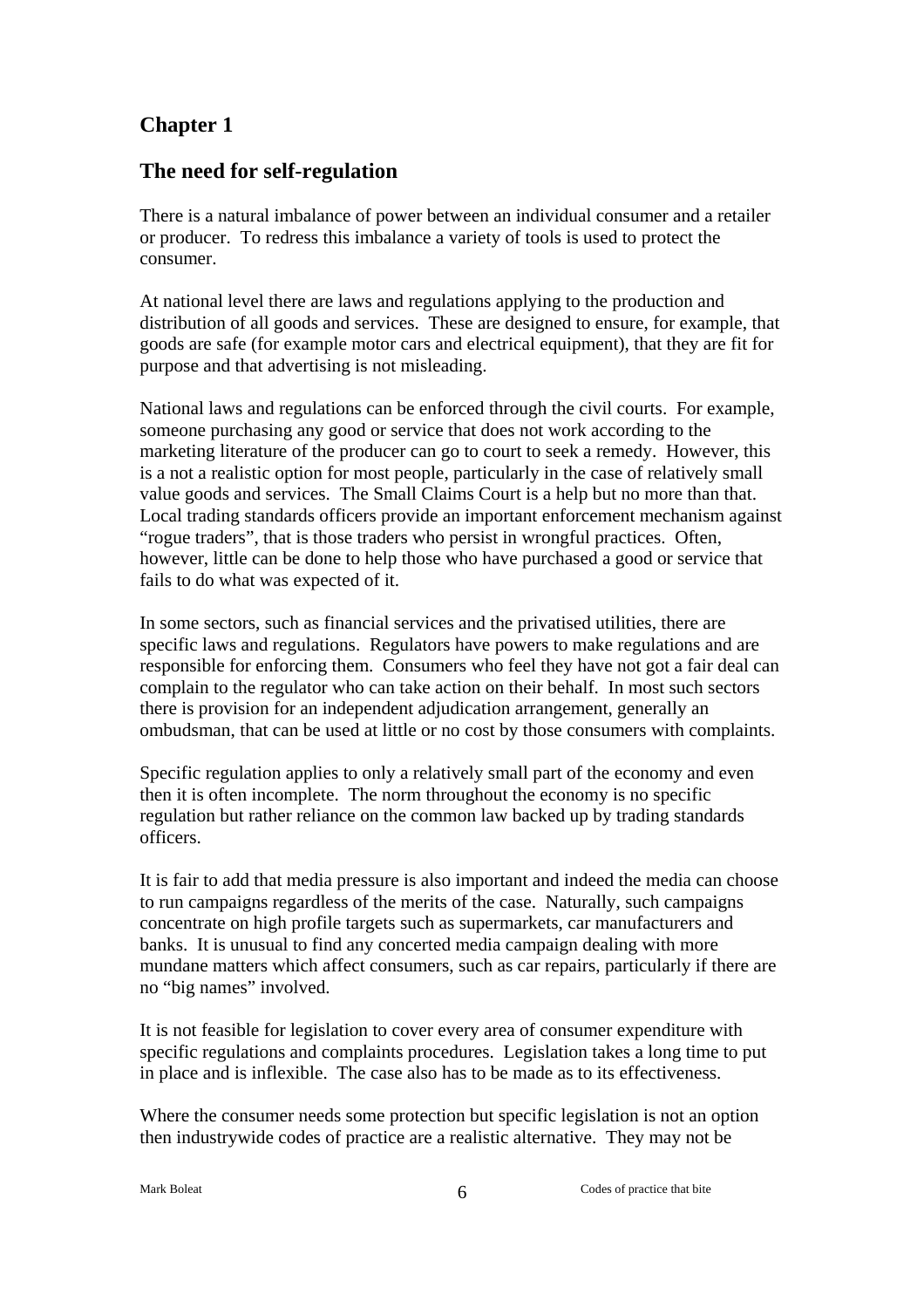perfect, but then nor is legislation, and generally they can be better than nothing. Properly constructed and enforced codes of practice can increase significantly the protection afforded to consumers by changing behaviour, making it more difficult for rogue traders to stay in business and providing redress where a consumer is treated unfairly.

Codes of practice are particularly appropriate where there is a significant imbalance of information between the customer and the producer or the retailer. This applies, for example, to almost any form of repair or building work (whether on cars, houses or human bodies). It also applies where consumers pay up front for services or goods to be delivered over a period of time, which is why financial services are properly singled out for special treatment.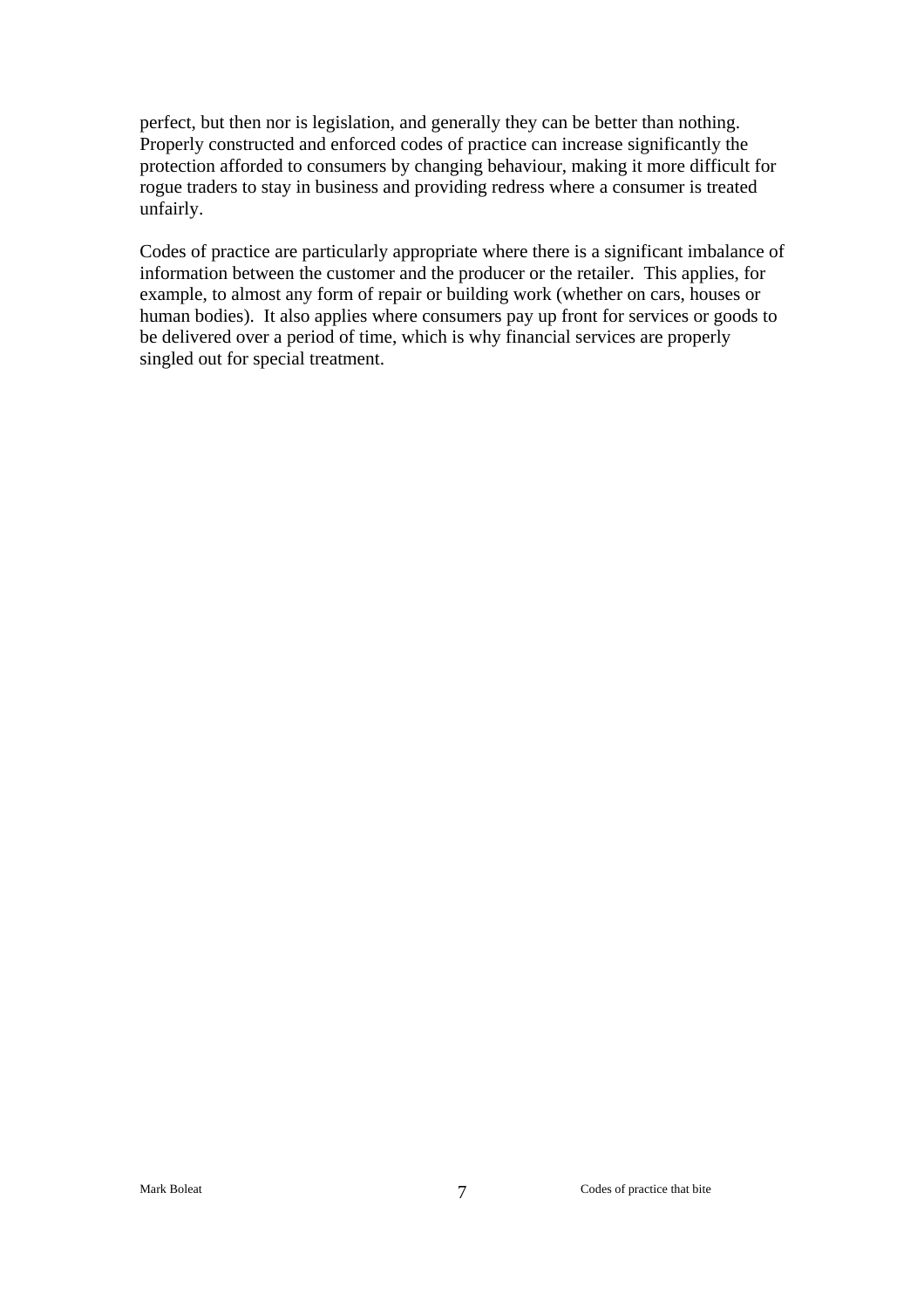### **How codes of practice work**

Most codes of practice work in a fairly similar way although, as will be discussed later, there are huge variations in their effectiveness.

Codes of practice are generally drawn up by a trade association, that is the representative body for companies in a sector. Sometimes, the codes may cover more than one sector and may therefore be drawn by more than one trade association, and sometimes a small number of companies get together to devise a code.

The drawing up of a code by a trade association is always a fairly tortuous process as the members of the association will have differing views, and the overall purpose of an association is to protect the interests of the members rather than to regulate them.

In some cases a government agency or a regulator will be influential in requiring a code to be drawn up and also in determining its content. For example, the Banking Code of Practice, drawn up by a number of trade associations, has had to satisfy Treasury officials and therefore has a semi-official status. The OFT has specific power to recognise codes but this power has been used in respect of only a small minority of codes, and the current position is not regarded as satisfactory. It is fair to say that the majority of codes are drawn up by trade associations without significant external intervention.

Typically, industry codes of practice have fairly general statements about acting with integrity, observing all known laws and complying with other codes of practice such as that of the Advertising Standards Authority. There are then specific points dealing with the sector in question.

Associations often make compliance with a code of practice a requirement of membership but of course they have no power to require companies to belong to them. The association has a balancing act to perform. If it makes its code too onerous, companies will not only not comply with it but they will also leave the association, costing it subscription income.

There are significant differences between the content of codes, but far greater differences between compliance arrangements. At one extreme there is no mechanism at all for ensuring compliance. The most onerous form of compliance comprises annual compliance letters, regular auditing and mystery shopping exercises.

Where mystery shopping has taken place (there is a recent good example in respect of the mortgage code in a survey conducted by trading standards officers) compliance is generally seen to be fairly modest, as often is knowledge of the existence of the code. It is reasonable to assume that where compliance arrangements are even more lax and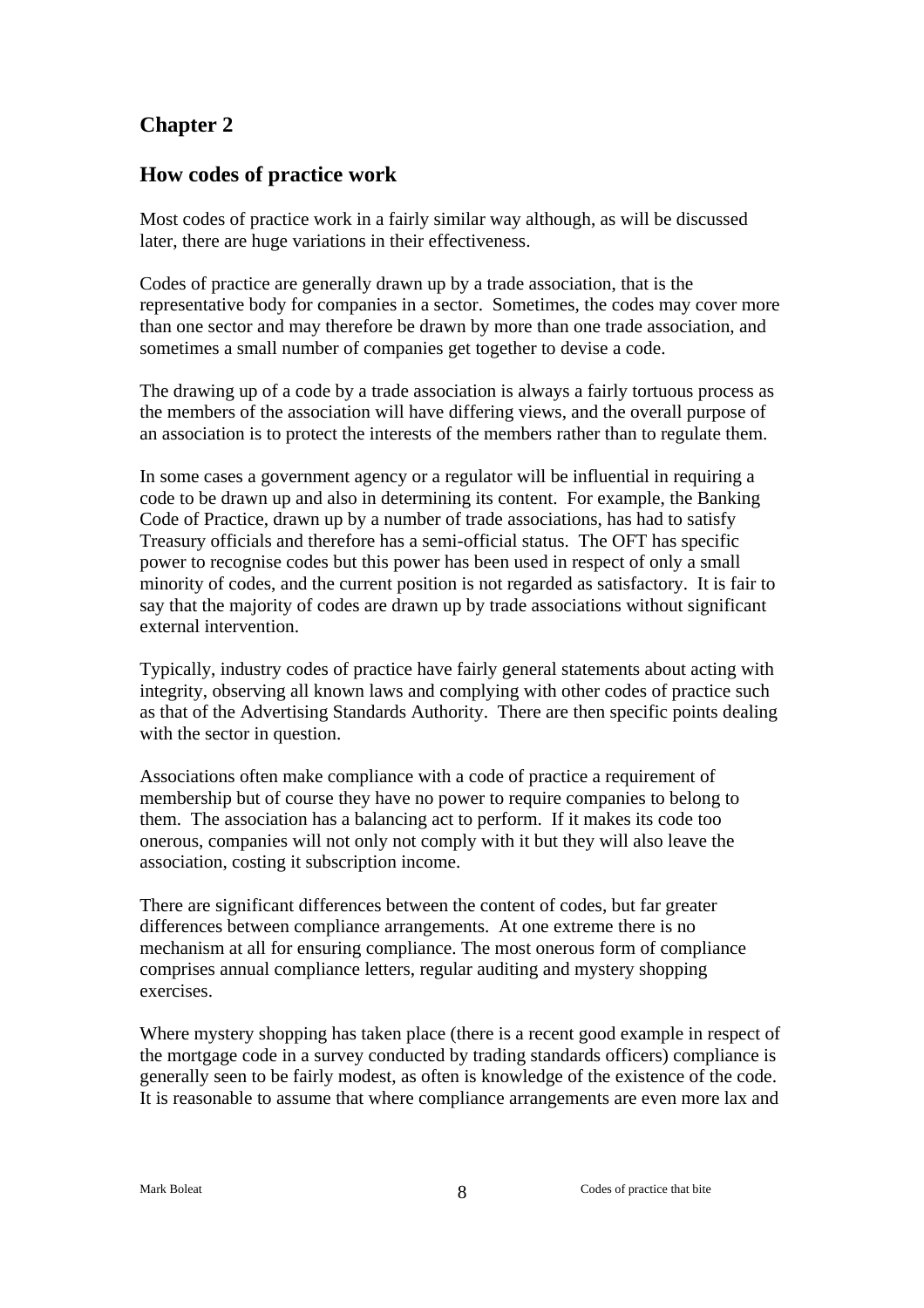there is no mystery shopping then adherence to the code and knowledge of it is even more limited.

Beyond compliance is enforcement. This operates at both the customer level and the trader level. For the customer the best schemes have an easily accessible complaints mechanism that culminates in an arbitration or ombudsman scheme. For the trader most schemes have a disciplinary mechanism that culminates in expulsion from the scheme and the association. However, this is relevant only if there is some means of checking whether traders are complying with the code.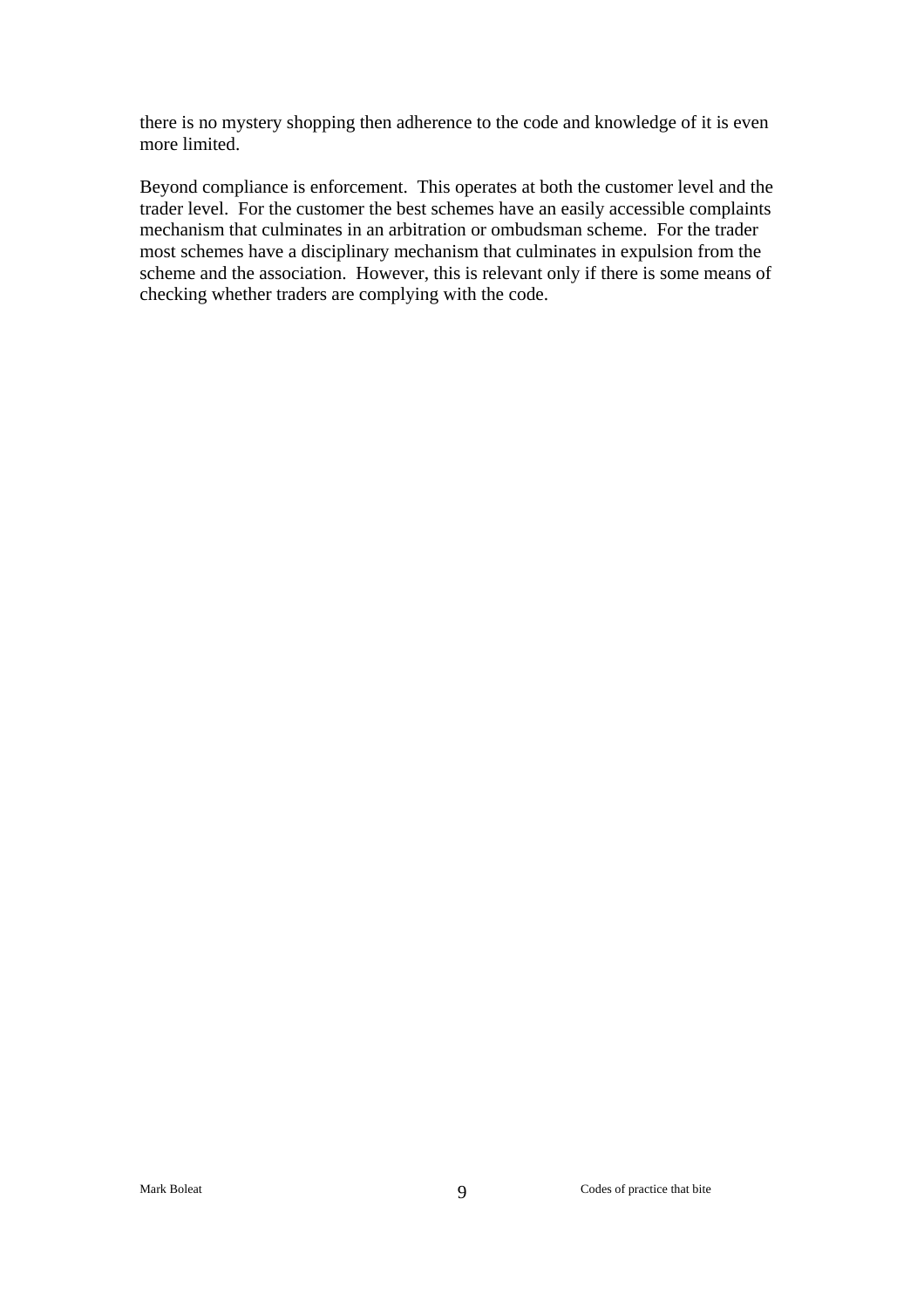### **Problems with codes of practice**

#### **Identifying meaningful codes**

It is impossible to say just how many codes of practice there are. The OFT officially recognises codes in 24 sectors operated by 43 trade associations. A questionnaire to trade associations revealed 73 associations that operated 171 codes, although some of these were business to business codes. A trawl of the Yellow Pages revealed the names of no fewer than 216 associations that were mentioned by advertisers. Of these 84 associations carried their own display advertisements with 35 of these advertisements referring to codes of practice. However, the Yellow Pages concentrate on services not generally available on the high street and do not mention many codes. A reasonable estimate is a total of over 300 codes, and perhaps as many as 500.

The existing codes vary from those that are totally meaningless to those that bite very effectively and are a more than adequate substitute for legislation. An immediate problem therefore is that there is no accepted definition of what a code of practice is, nor is there any method for the consumer, or anyone else, to distinguish between those codes of practice which exist in theory only and those which are rigorously enforced, perhaps at a cost of several million pounds a year.

#### **Problems for trade associations**

The previous chapter briefly mentioned problems that trade associations have in drawing up codes of practice. This point needs expansion.

It would be convenient if for each sector of the economy, particularly those sectors dealing directly with consumers, there was a trade association representing all of the companies. It would therefore be ideal if there was, for example, a single trade association for all car repairers, all companies which undertake building work, all drycleaning companies, all travel agents or all independent financial advisers. In very few sectors is there such an arrangement. The best trade associations can claim 80- 90% coverage of their sectors but very few can claim 100% coverage. Associations have no way of forcing companies to be members. In many sectors there are competing trade associations.

More typically, however, the problem is not competing trade associations but rather that the economy simply does not lend itself to neat compartmentalisation. This is particularly true of retailing. Is the appropriate trade association for shoe shops the "Shoe Shop Association" or is it a more wide ranging association covering all retailers? If it is a shoe shop association then what about department stores that sell shoes and lots of other goods? Are they supposed to belong to a hundred different trade associations with a hundred different codes of practice? The same applies in the building industry. Should there be separate trade associations for each discipline, for example, plumbers, electricians and landscape gardeners, or should there be a single association for the whole sector, bearing in mind that some companies are very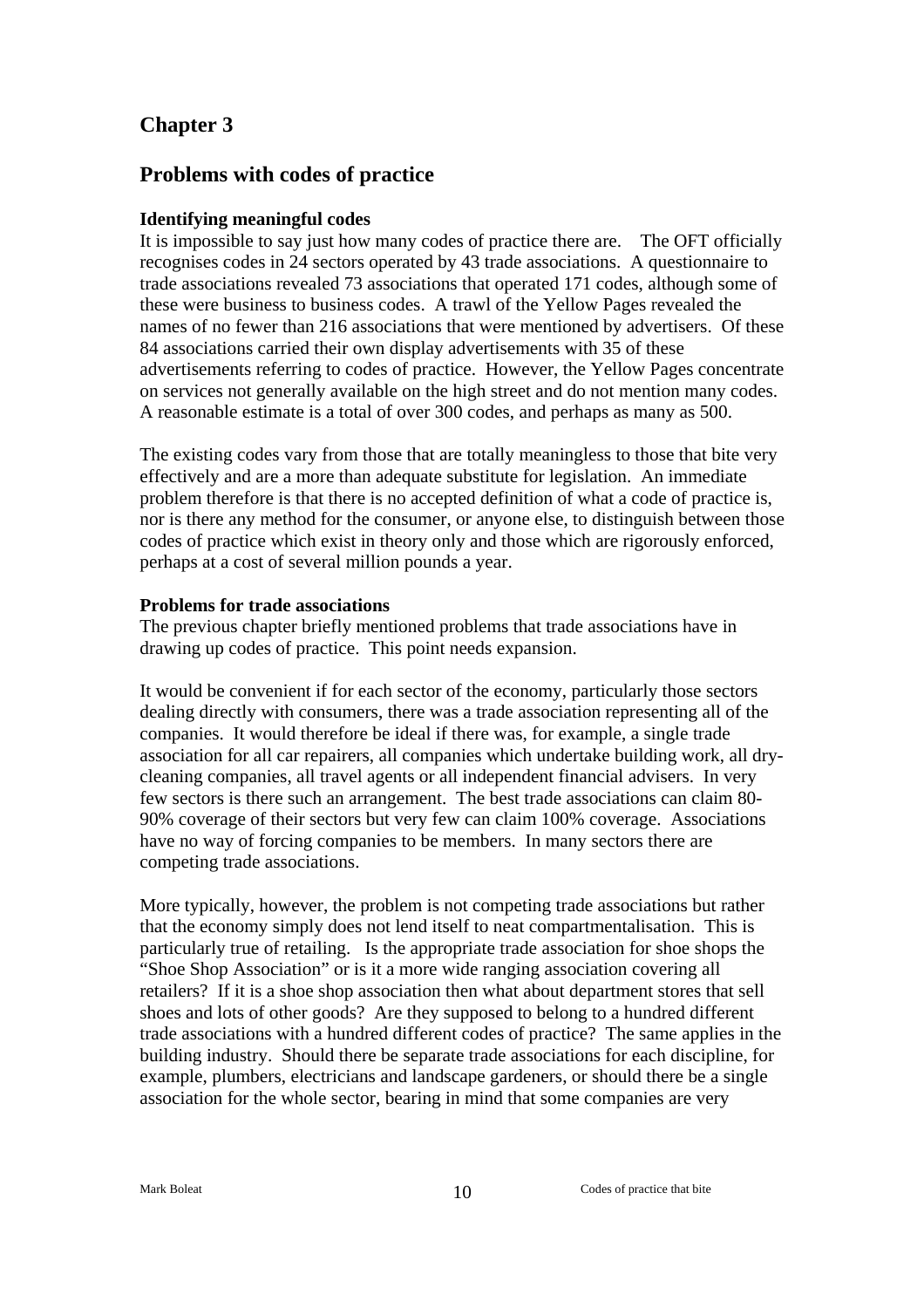specialist while others offer a wide range of services? In practice most sectors have both types of association, often in competition with each other.

This problem is accentuated because industrial boundaries are changing over time and the trade association structure is often very slow to catch up. The explosive growth of the Internet is particularly important here. Where do e-retailers fit into the structure, particularly where they are located (inasmuch as they have a location at all) outside the United Kingdom? There may be a code of practice for booksellers but does it apply to Amazon.com? There may be a code of practice for travel agents but does this apply to Expedia or Travelocity? There is even the emergence of an e-health industry with medical advice being available over the Internet. Are the mobile phone companies providing merely a telephone service or are they also providing a range of other services with the technology now available?

Even where there is a sensible trade association structure, drawing up a code of practice is still difficult. The point was made in the previous chapter that an association has to face a number of conflicting objectives. Some members will want a code of practice because they believe that current practices damage the reputation of the whole industry and therefore their own business. Also, where they are operating to high standards they are concerned about unfair competition from firms which undercut them, but by providing a much poorer service which the customer will not value in the longer term. At the other extreme, there are companies that simply want to get rich quick and see a code of practice as being an important marketing tool. It is sometimes unkindly said that the most dubious businesses are the fastest to latch on to any code of practice and to advertise in large print that they are regulated by all and sundry and subject to codes of practice.

If a code of practice is made too onerous then some companies will leave the association. If a code is not sufficiently onerous then there is the opposite risk of companies leaving the association, publicly saying that its code of practice is of no use and establishing their own more onerous code.

Where there is outside pressure on an association from a regulator or a government department or even the media then it is possible to develop a tighter code of practice, perhaps on the understanding that the only alternative is legislation which would be very much worse. In many trade associations the comment has been made that "we must regulate ourselves or the government will do it for us and that would be much worse". This is highly misleading, as in most cases the government would actually have no wish to regulate and certainly no ability to do so. Even then there is an argument that with legislation one is entitled to play by the letter of the law whereas self-regulation would be more effective because it is the spirit which is more important; also, if there is a loophole it can be closed quickly.

Trade associations also have a resource problem in drawing up and policing codes of practice. Unless codes are separately funded, the money needed to establish, and most importantly enforce, a code of practice has to compete with other expenditure which may be more valued by members of the association.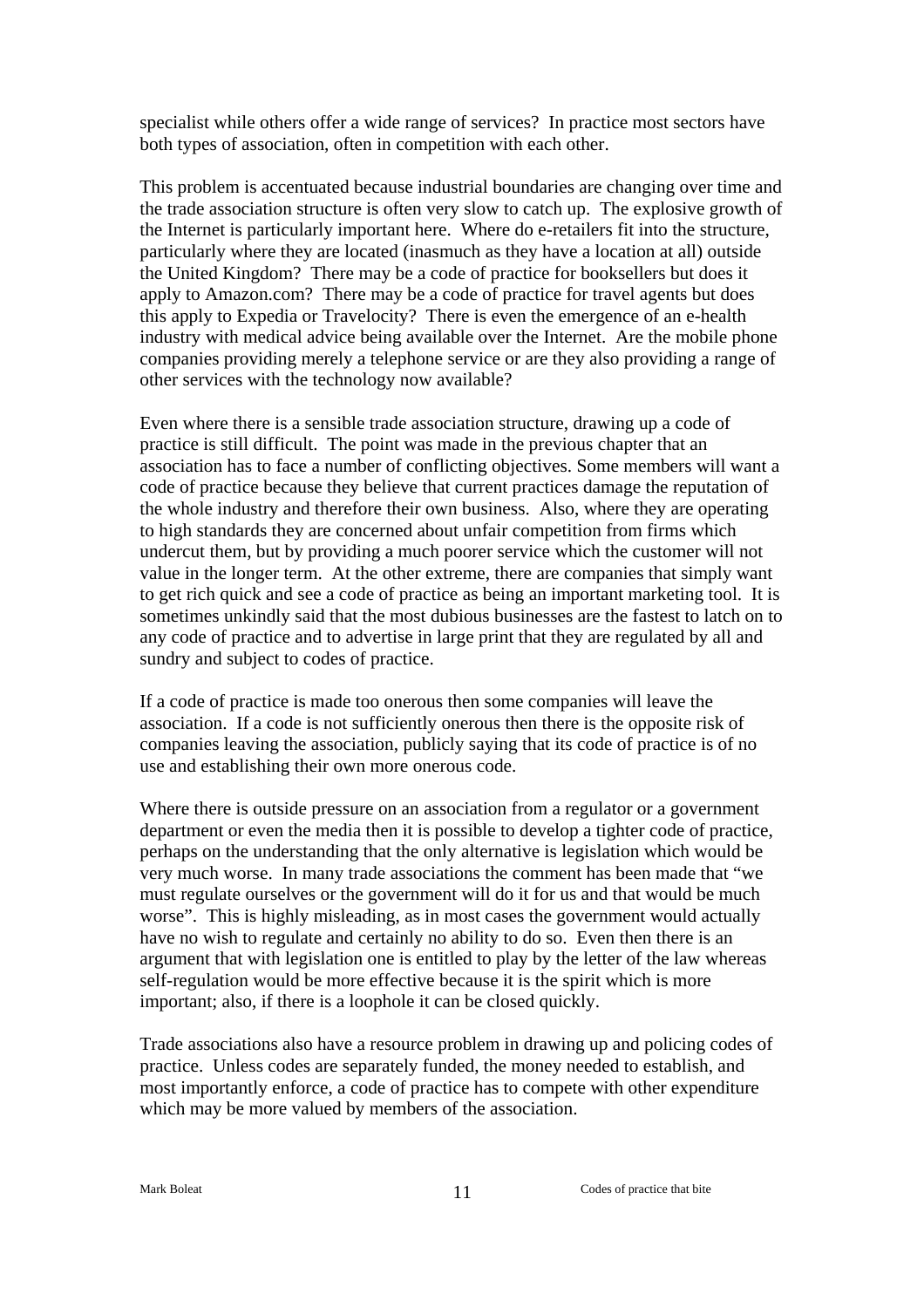#### **Covering problem sectors and areas**

A major problem with codes of practice is that they cannot be made to work in areas where they are most needed. Many of the codes recognised by the Office of Fair Trading are in sectors that do not feature greatly in surveys of customer dissatisfaction, such as footwear manufacture and repairs and photography. Other than double-glazing the OFT does not recognise a single code in the building industry, a major problem area.

In fact there is an almost perverse situation in that codes of practice are most likely to be drawn up and to be enforced in areas where they are least needed because the companies are on the whole fairly respectable and there is a strong trade association. The Office of Fair Trading has publicly admitted that it has not made progress in some areas because of the absence of a strong trade association with which it can deal. This is the problem in the building sector. The nature of the sector, with much work being done by very small contractors, some of it in the "black economy", makes it difficult to have an effective trade association representing a whole sector let alone one capable of running a meaningful code of practice.

Even where codes of practice do apply across the whole sector and are reasonably enforced they are often still inadequate because they do not deal with the major issues. Most codes of practice contain a number of meaningless platitudes, in particular that firms will act in accordance with the highest standards of integrity, and also long sections saying that firms will comply with legislation, advertising regulations and so on. However, codes can sometimes be silent on key points that most concern consumers, for example about sensible arrangements for deliveries and service calls and compensation. It is possible to have a code of practice with universal application in a sector and rigorous enforcement and compliance arrangements, but which fails to protect the consumer because it does not address the major issues.

#### **Compliance and enforcement**

Perhaps the major problem with codes of practice is that the arrangements for compliance and enforcement are inadequate. Most associations seem to believe that it is sufficient to have a code of practice; it is naively assumed that the mere existence of the code of practice will somehow automatically ensure its enforcement. This is not the case. Surveys by the Consumers' Association and also regulators show that codes of practice are not well observed, and if they are not well observed then enforcement becomes almost meaningless. Many associations have in place half-hearted arrangements which require their members to have a complaints procedure and with provision for customers to complain to the trade association.

However, at the end of the day, what is a trade association going to do with what seems to be a valid complaint against one of its largest members that the member does not accept? If the association finds that the complainant was correct it is in danger of losing a member. In any event the company can simply say that it has a different view and that the only remedy which the consumer has is to take legal action which the company will rigorously defend. Where a trade association tells a complainant that his complaint is not justified then it can legitimately be accused of being biased.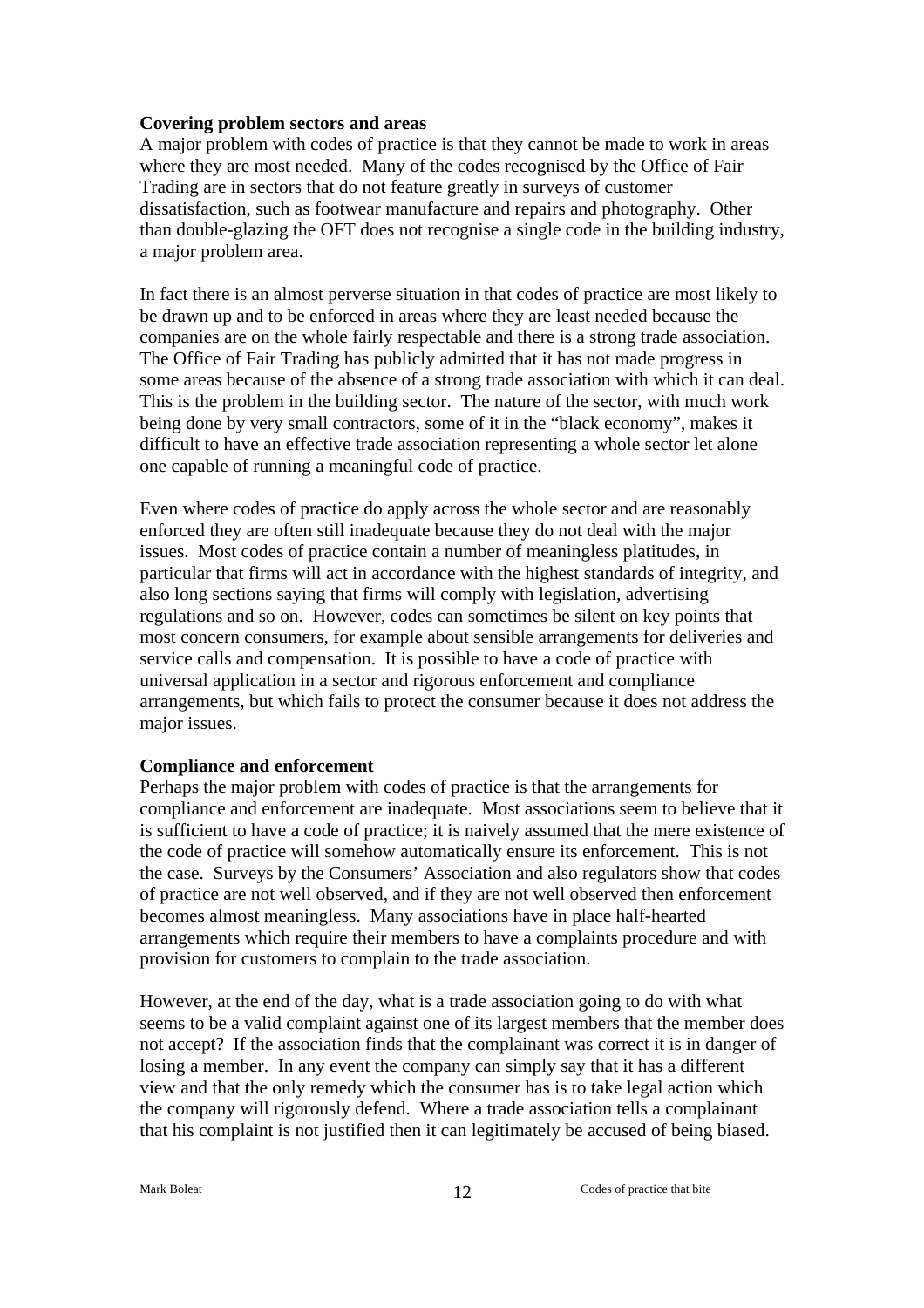The half hearted compliance and enforcement arrangements were demonstrated in a Trade Association Forum survey, conducted in 1999. This showed that of those associations with codes –

- Only 26% had independent representatives and only 14% consumer representatives on the organisation managing the code.
- Only 23% had independent monitoring of their codes and 22% produced a report on compliance with the code.
- For 26% of codes there was no redress mechanism at all; 45% offered independent arbitration and 7% an ombudsman scheme.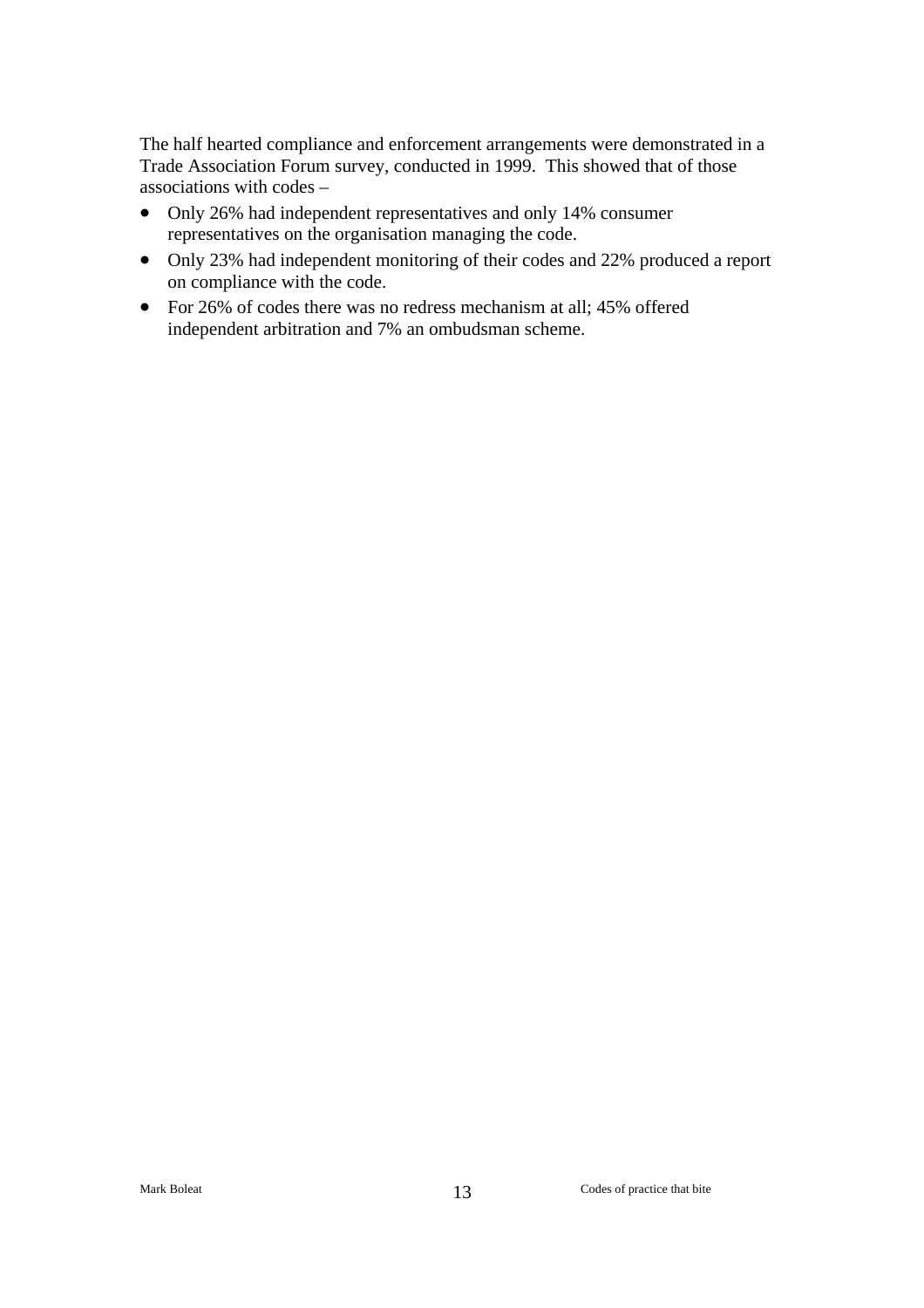## **What a good code of practice should do**

A good code of practice should meet a number of tests.

The first is that it should **cover a significant proportion of the activity** that is subject to the code and that all adherents to the code should publicise the code in all their consumer literature.

The second point is that the code has to be **meaningful**, dealing with the matters that properly concern consumers, and is not simply a mixture of platitudes, commitments to adhere to legislation and meaningless flannel. A proper code should be drawn up only on the basis of extensive consumer research, for example using focus groups, and also involving an outside agency or agencies such as consultants or, where these are appropriate, any consumer bodies. There should also be discussions with any regulators, trading standards officers, the Office of Fair Trading and relevant government departments. A code of practice drawn up solely by the industry with no outside involvement is virtually worthless. An association must be able to demonstrate that the code does actually meet consumer concerns.

A third requirement is that the **existence of the code needs to be effectively publicised**. Too often attention is focused on whether the consumer is given a copy of the code. This is important but is often not the major point. It is important that Citizens Advice Bureaux, regulators, trading standards officers and relevant media know of such a code, and particularly important that everyone in the sector knows about it. Copies of the code should be readily available, for example on the trade association website and on request from companies in the sector. Depending on the nature of the sector it could be a requirement that the customer is given a copy of the code. This would be particularly appropriate for high value transactions.

Fourthly, **the operation of any code should be overseen by a committee comprising industry representatives and outsiders** who may or may not be classed as consumer representatives. Ideally, the committee should have a majority of outsiders and certainly an outside chairman who commands respect. It would be unwise to specify mathematical proportions on such a committee. A majority of consumer representatives is of no use if those representatives are unable to have an impact, either because they are the wrong people or they are not given the opportunity to have an impact. The body overseeing the code should publish an annual report which again should be available on the association's website.

Fifthly, there must be **comprehensive compliance arrangements**, at a minimum –

• Initially, each company subscribing to a code should sign a specific document (not a general membership application form which refers to the code) confirming that they have in place arrangement to meet each point in the code, these points being listed in the document itself. After a period of, say, three, months the company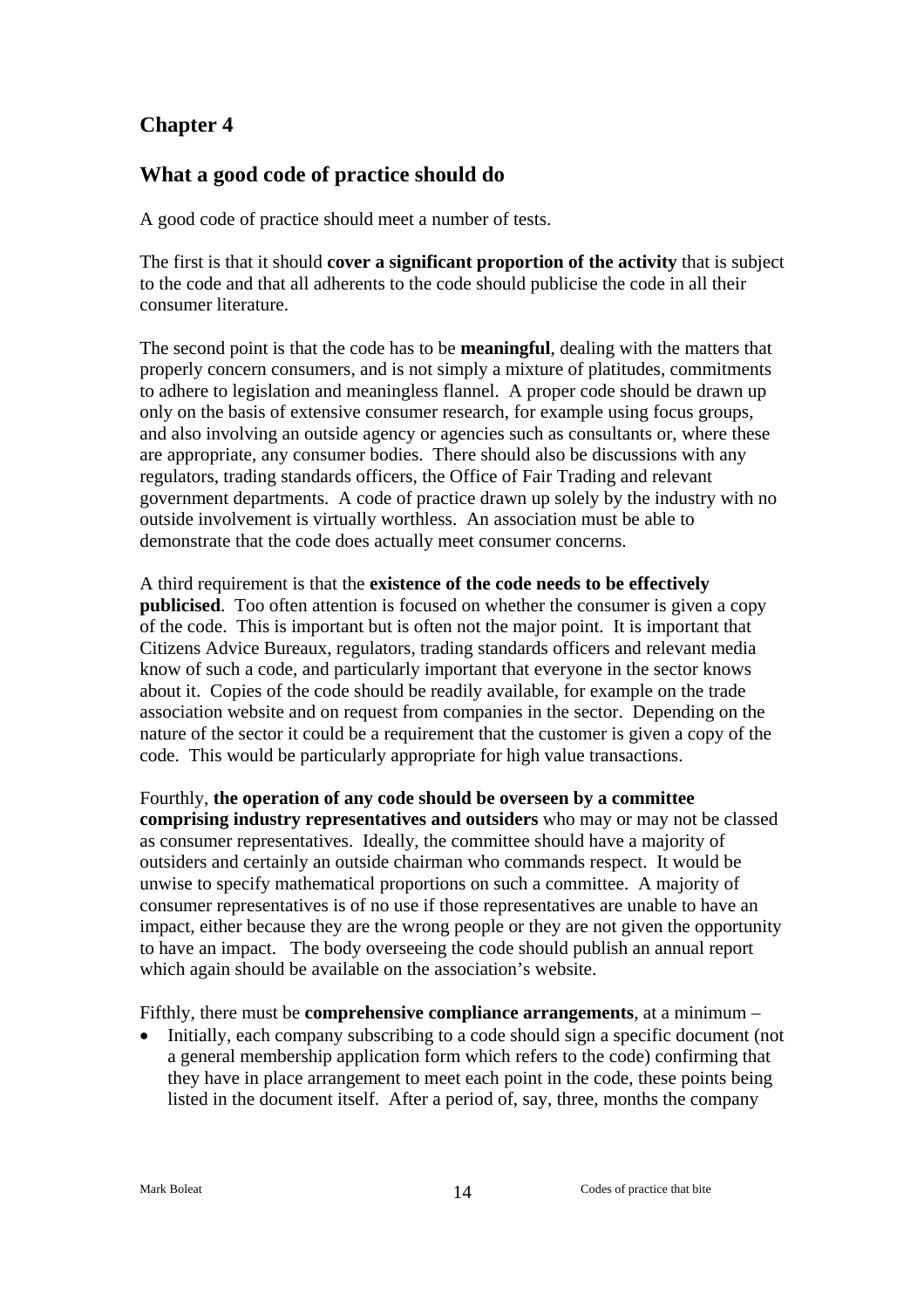should be asked to confirm that in practice its compliance arrangements are working.

- Each adherent to the code should each year submit a formal statement in prescribed form confirming that it has adhered to each item in the code and identifying any instances where it has failed to do so. That statement should be signed by the chief executive of the organisation. This may be seen by some to be unimportant. In reality, however, it is a very strong compliance mechanism. Chief executives will not lightly sign a letter unless they are satisfied that it is correct. Where chief executives sign such a document knowing it to be incorrect or without taking sufficient care to ensure that it is correct, then they are taking a great risk with their own reputation and career and laying themselves open to legal action.
- There should be regular inspections of all signatories to the code to ensure that the compliance arrangements are effective. How frequently these inspections should be will depend on the nature of the sector. Annual inspections are probably the ideal, but simply not feasible in many sectors.

Ideally there should also be mystery shopping exercises conducted on a regular basis. These can identify trends in compliance with the code and can pinpoint particular areas that need attention. Summary information from regular inspections and mystery shopping should be fed back to code signatories.

The final requirement of a good code is **adequate enforcement**. There should be a requirement on each adherent to the code to have their own internal complaints mechanism which is documented and available to the consumer. There then needs to be an independent element which, depending on the sector, could be a trade association, an arbitration scheme or an ombudsman arrangement. An ombudsman scheme is the ideal but is expensive and is not feasible in many sectors. Arbitration is a reasonable substitute. A conciliation service operated by a trade association may sound weak but in practice, if well run, should be capable of sorting out over 90% of complaints against traders. Where there is an ombudsman or arbitration scheme it should be a condition of membership of the scheme that companies must give notice of resignation and must undertake to meet any adjudications resulting from complaints while they were members of the scheme. Companies must not be allowed to get out of their obligations under a code by resigning from membership of it.

It is not sufficient just to leave it to the consumer to seek to enforce a code of practice. Most people do not complain and a company may find it worthwhile to advertise that is a member of a scheme while not complying with it, and to meet any awards against it. A code of practice must have a disciplinary mechanism that should draw on the results of mystery shopping exercises, regular inspections and complaints. The disciplinary mechanism should be able to give warnings, to require appropriate arrangements to be put in place and ultimately to expel a member from the scheme.

Enforcement is also helped when there is a good working relationship between the sponsor of the code, generally a trade association, and trading standards officers and appropriate regulatory bodies. Where there is confidence in a code of practice then this can be helpful to trading standards officers and citizens advice bureaux who can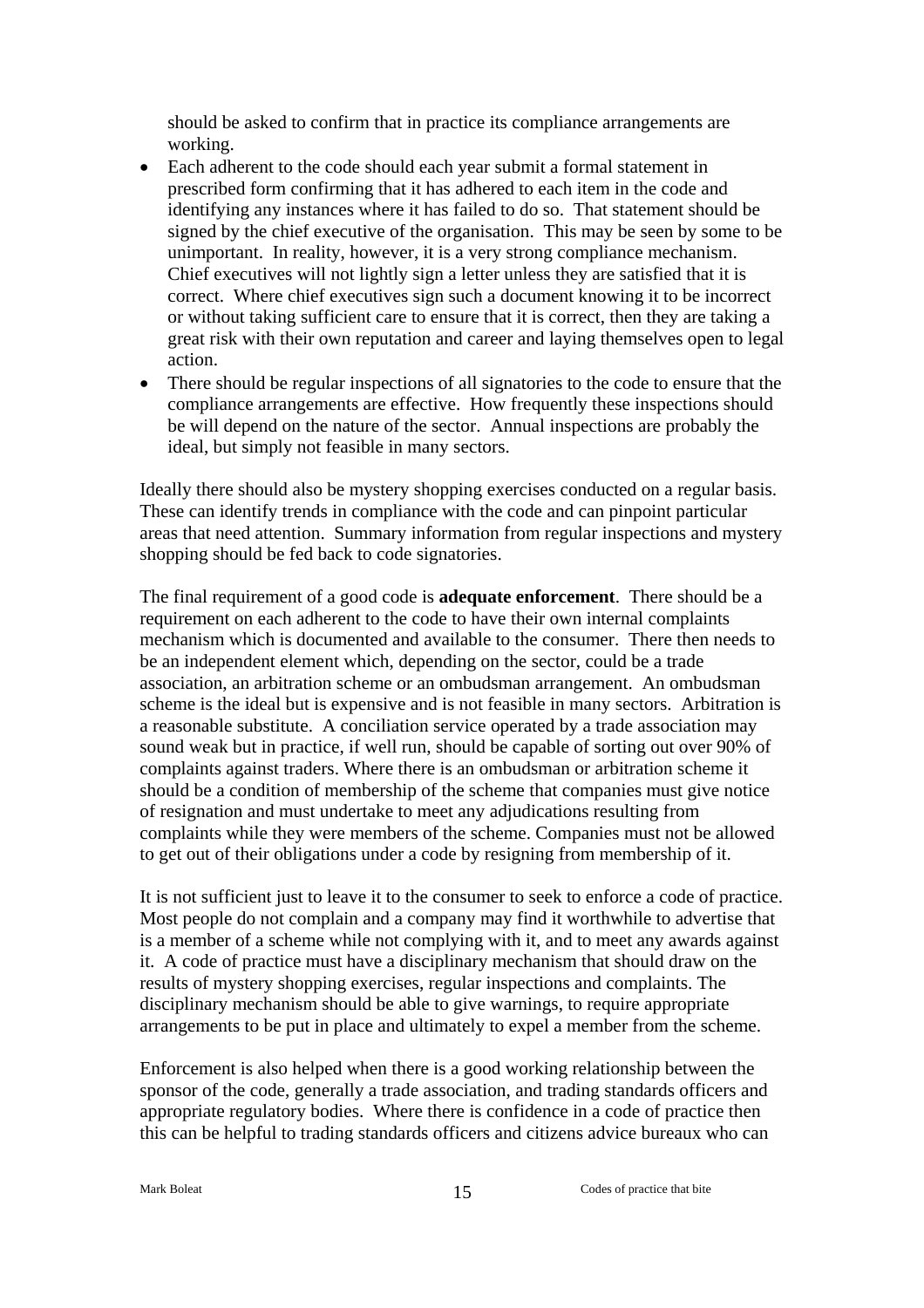tell people how they can pursue a complaint, and they can also give confidence to consumers looking for a company with which to deal.

Where there are companies which do not comply with the code of practice that is generally seen to be effective there may be a case for them being targeted by the appropriate regulatory body, whether it be a trading standards department, the Office of Fair Trading or a specific regulator.

In practice, very few codes of practice meet the tests described in this chapter. Most of those that do are in sectors which are subject to significant regulation and where there has been strong official pressure to develop a code of practice. The Banking Code and the code of practice for the selling of general insurance are good examples.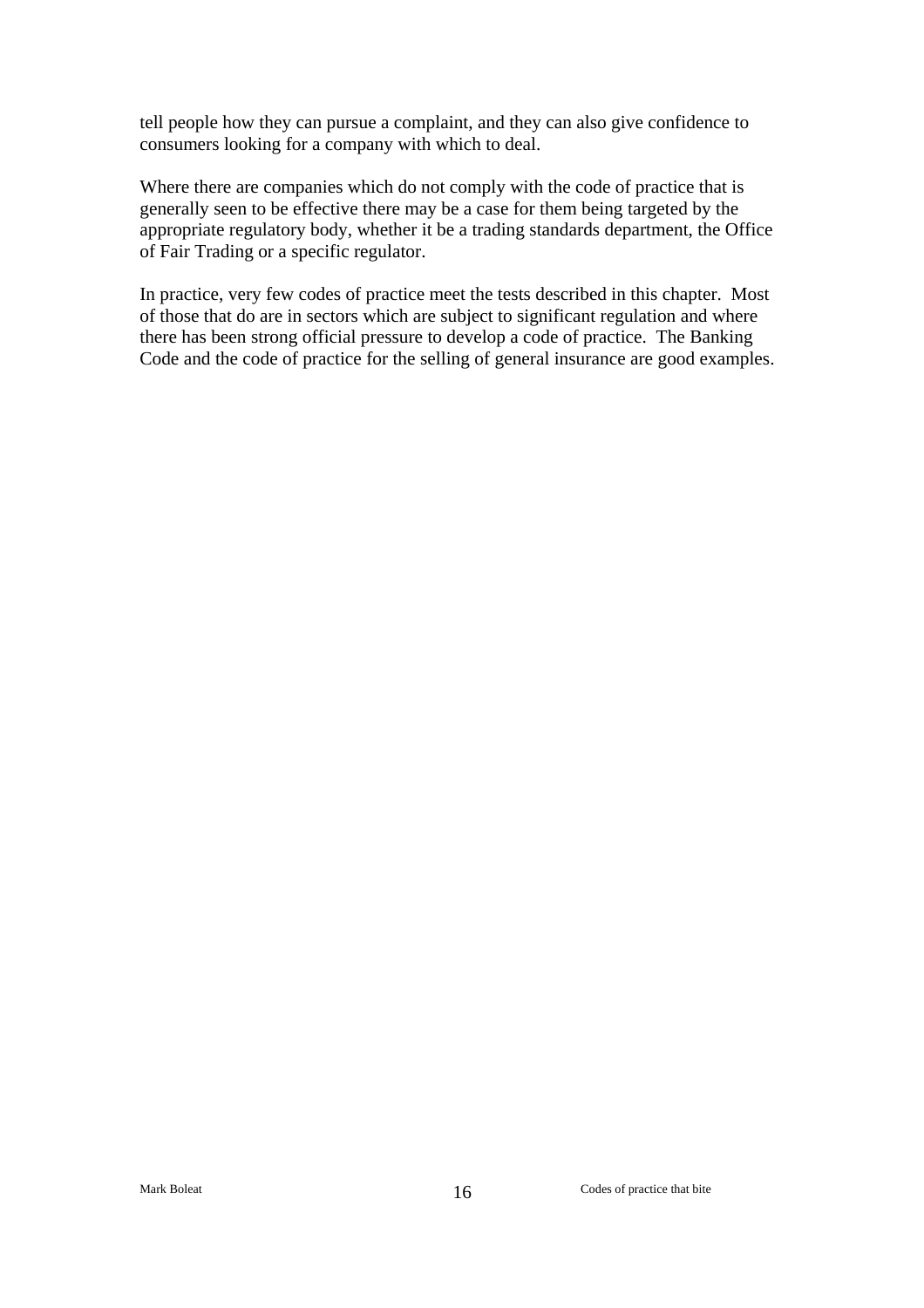## **Policy towards codes of practice**

Given the importance of codes of practice and their relatively cheap cost in terms of public expenditure compared with legislation it is surprising perhaps that they receive so little priority and that there has been no effective government action.

The Office of Fair Trading is charged with responsibility for codes of practice. It has the power to recognise codes. However, this power has been relatively little used. The major codes, particularly those in financial services and utilities, have been drawn up largely independently of the Office of Fair Trading. There is no requirement for codes to be approved by the OFT and, indeed, much of the interest of the OFT in codes has come from the competition part of the Office which has been concerned about potential anti-competitive practices. This problem with codes of practice is outside the scope of this paper.

Over the last few years the OFT has been reviewing its policy on codes of practice. In February 1996 it published a consultation paper *Voluntary Codes of Practice.*

In February 1998, after considering responses to the consultation paper, the OFT published *Raising Standards of Consumer Care*, subtitled "progressing beyond codes of practice". This drew two conclusions –

- The overall regime for codes does not command sufficient support from all interested parties. A new regime is needed.
- The OFT would arrange a conference to seek to establish a degree of consensus for its proposals and to act as a springboard for a new regime. (OFT reports often conclude that there should be a task force or conference.)

The OFT report made 12 recommendations –

- 1. There is a need for a 'core standard' to cover the generality of trader behaviour towards consumers and mutual responsibilities.
- 2. A suite of sector-specific standards, based on the terms and principles of the 'core standard', should be drawn up, focusing first on known problem sectors.
- 3. The standards should be drawn up under the auspices of an independent, authoritative body, with input from traders and consumers.
- 4. The standards to be introduced to replace the current codes of practice regime should be made under the auspices of the BSI.
- 5. A new approval body needs to be set up if the standards-based regime, to replace codes of practice as the primary means of improving the levels of trader behaviour, is to function effectively.
- 6. Registration to the scheme, to the 'core standard' or to the sector specific standard where this exists, could be allowed both to firms formally accredited or by annual public self-certification, using an itemised pro forma compliance letter signed by the chief executive or equivalent. This should bind the firm to abide by the standard in all its business dealings with consumers, and to accept promptly judgments made by the alternative redress mechanism.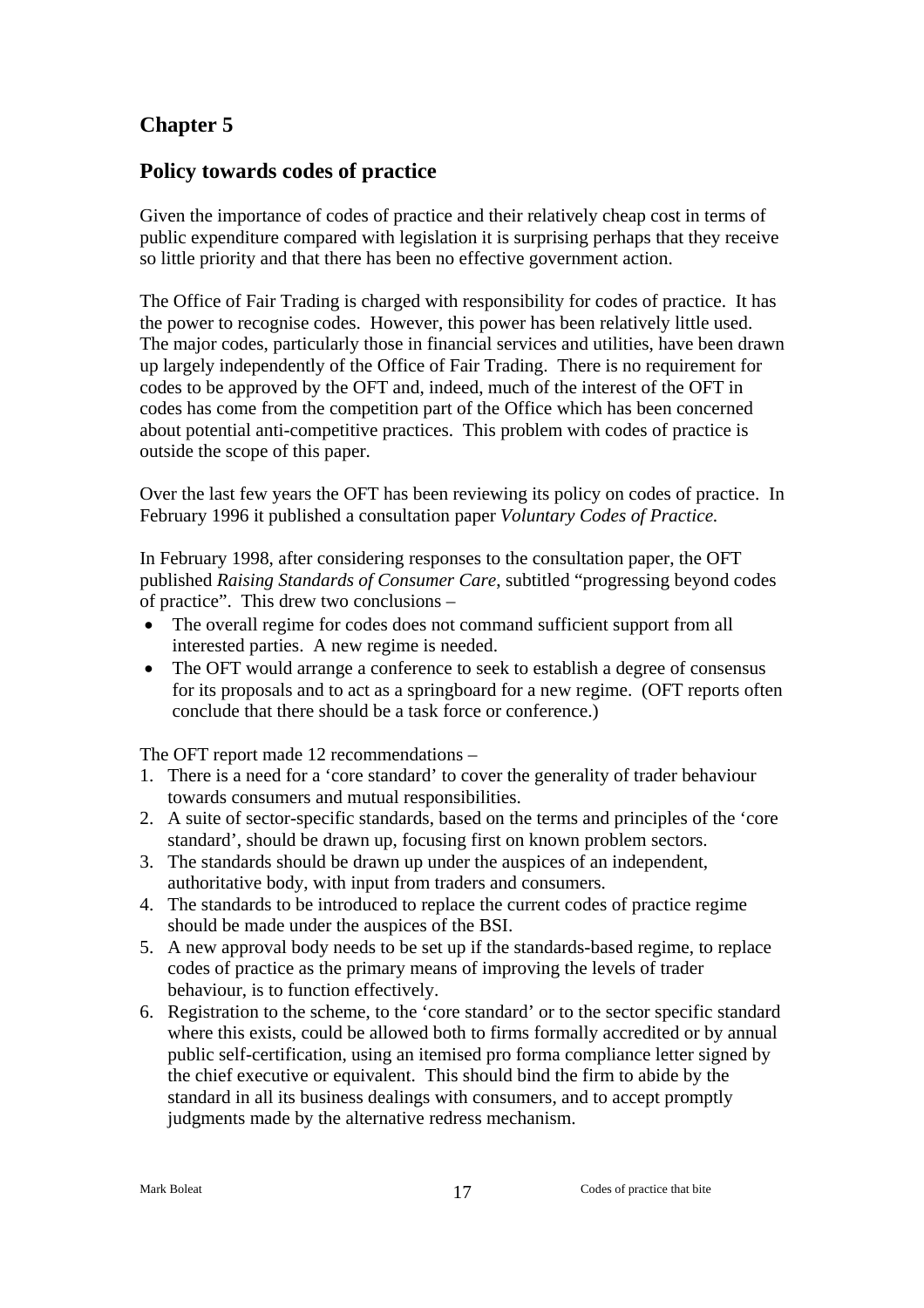- 7. Regulatory bodies could be told of all applications for membership, or at least those where there was no third-party accreditation, and should be able to object to membership being granted, subject to appeal.
- 8. The scheme could be funded by annual subscription from registered traders.
- 9. A single cross-sectoral, high profile 'better trader' logo could be developed and marketed to enable consumers to identify traders registered with the scheme.
- 10. A continuously updated directory of firms registered with the scheme could be published together with the standards, including a brief synopsis of consumer law.
- 11. The standards must include an independent scheme for redress, perhaps under the auspices of an ombudsman, to remedy problems which cannot be resolved by the trader and consumer.
- 12. Traders who generate either serious or numerous complaints could be deregistered by the approval body, subject to appeal, and their misdemeanours and expulsion made public.

The conference was duly held in September 1998 and the conference report was published five months later in February 1999. It is fair to say that the proposals met with a fairly critical response. The report summarised the discussion: "There was little consensus on the nature of this change [to the regime for codes] and many delegates were clearly concerned about additional costs and burdens for business. Business representatives generally favoured modification of the existing mechanisms to achieve improvements, whereas consumer representatives generally favoured a much more radical approach, broadly in line with the completely new system suggested by the OFT."

The OFT proposals were flawed in four major respects –

- There was no obvious mechanism for keeping track of traders.
- The relationship between the OFT's proposals and other codes developed in response to the requirements of regulatory bodies and government departments was not clear.
- It was difficult to see how the proposed approvals body could be established or financed.
- The difficulty of establishing the necessary ombudsman arrangements particularly in industries with a large number of small traders and without a strong trade association.

The OFT has since been silent on codes of practice. However, the issue was covered in the White Paper *Modern markets: confident consumers* published in July 1999. The White Paper recognised the value of codes of practice: "Codes of practice can play an important part in protecting consumers' rights and in offering a higher level of consumer protection and service than the basics set down in law." The White Paper also recognised that "There are also some unsatisfactory codes that are little more than sales devices, do not provide effective redress and are not properly enforced by their issuers." The White Paper said –

"The government intends to create a climate where consumers' natural choice is to seek out a business that meets the terms of a good code or has its own reputation for equal or higher standards.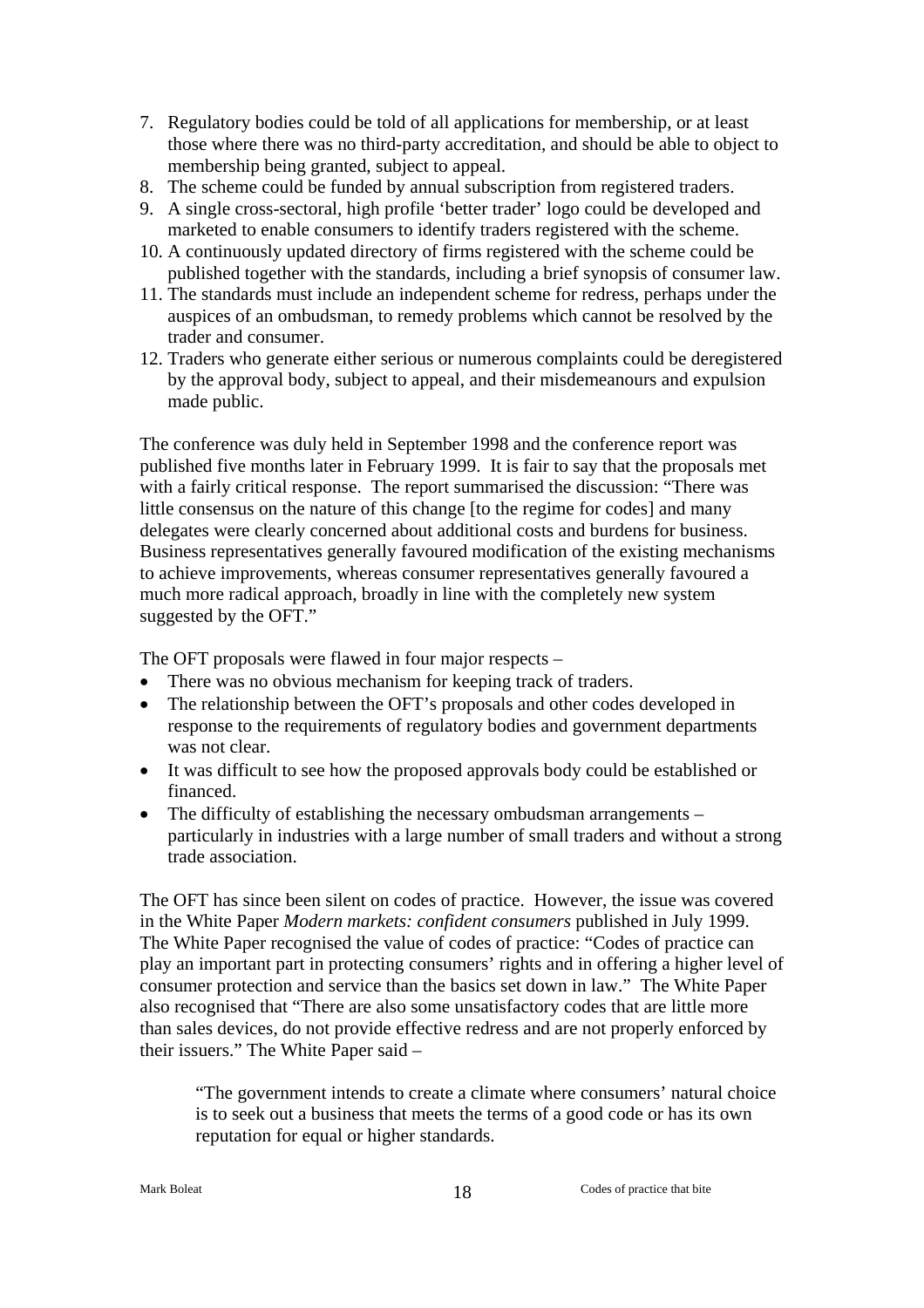This means enabling customers to know whether a code is a good one – before they find out the hard way that it is not effective when something goes wrong."

The White Paper went on to say that the government proposed to –

- Provide core principles for effective codes of practice.
- Encourage trade associations to tailor the principles to the specific circumstances of their industries or selling methods, ensure that members stick to them and take effective action if they do not.
- Enable the OFT to approve codes which are effective in protecting consumer interests.

The White Paper outlined core principles for codes. These are set out below.

#### **Consumers should see**:

- truthful adverts
- clear, helpful and adequate pre-contractual information
- clear, fair contracts
- staff who know about and meet the terms of the code as well as their legal responsibilities
- an effective complaints handling system run by the business
- if problems cannot be resolved in-house, an effective and low cost redress mechanism
- publicity about the code from the business and the sponsors, including a report on the operation of the code.

#### **Behind the scenes**

- the sponsor should have a supervisory body for the code made up of people from the sector and consumers, with some independent members
- the sponsor should tailor the core principles to develop its own code, taking into account the needs and characteristics of the sector such as the size of businesses within it, and keep it up to date
- businesses in the sector should agree to deliver on the principles in the tailored code and report regularly to the sponsor on the operation of the code
- the sponsor should provide an effective and low cost redress mechanism in the event of an unresolved dispute between a member and a consumer
- the sponsor should put into place an effective system to underpin compliance and to address breaches by members
- the redress and compliance systems should wherever necessary or possible, include an independent element
- the sponsor should publish a report on compliance with the code and on complaints about its operation.

These principles are broadly in line with the proposals in the previous chapter but do include the platitudes such as "truthful adverts", "clear, fair contracts" and "staff who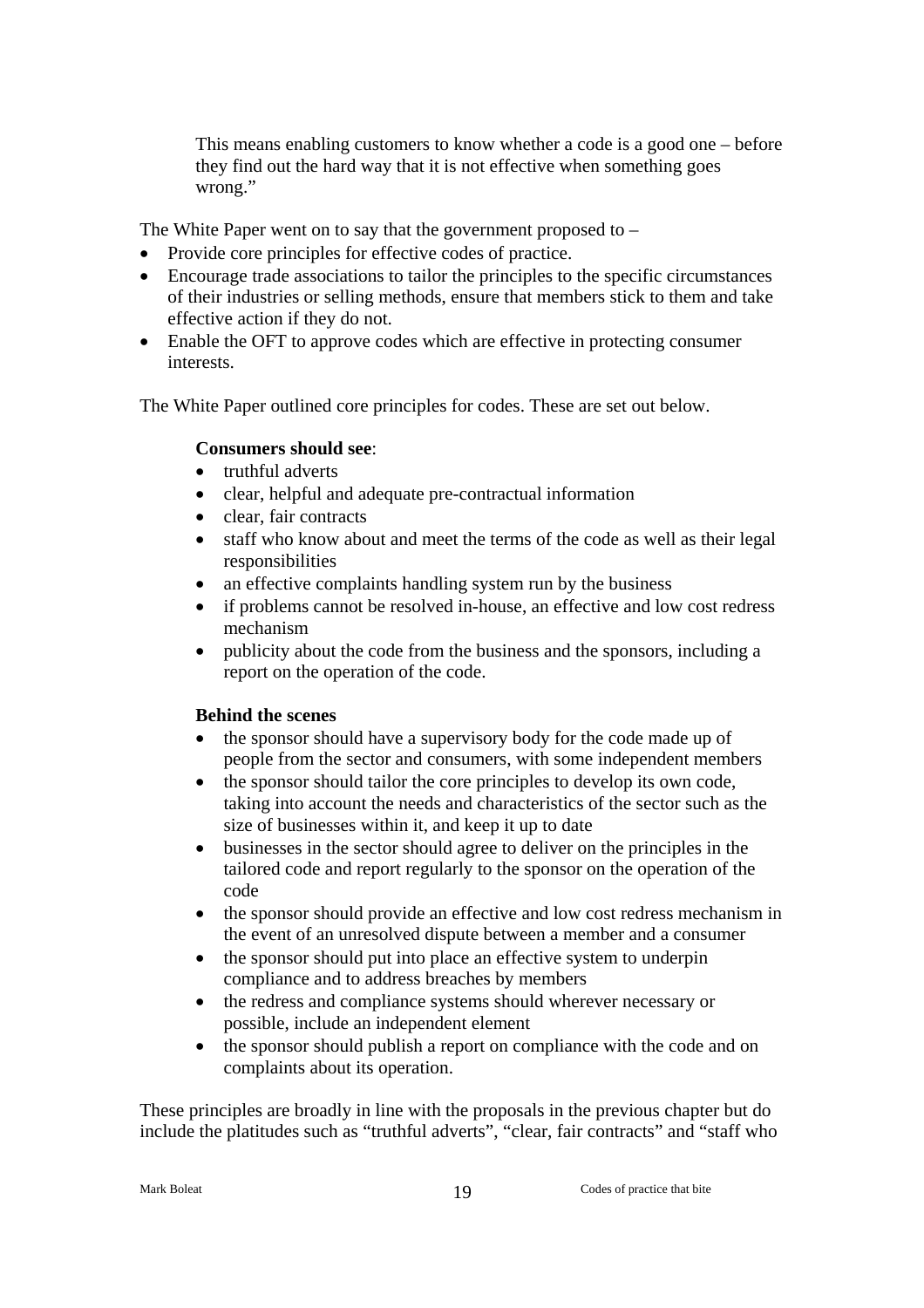know about and meet the terms of the code as well as their legal responsibilities". The more important part of the core principles are the "behind the scenes" proposals which include the existence of a supervisory body with an independent element, a requirement on businesses to report on the operation of the code and a requirement to have an effective low-cost redress mechanism.

The DTI has also been relatively silent since the White Paper. It published (albeit on its website only and without significant publicity) a policy paper on codes of practice in May 2000 which sought to develop how the regime set out in the White Paper would work in practice. Subsequently, in a speech on 21 September 2000, the Secretary of State for Trade and Industry said –

"Consumers need to know which are the companies they can trust. Brands, past experience and recommendations from friends and families all play a role. So too can good codes of practice, with quick and simple ways of helping people get problems sorted.

We are continuing our work with OFT on a new approval scheme for such codes of practice.

We aim to give a progress report on our work in the autumn, with two or three codes being given early approval in the spring."

There was no progress report in the autumn and as associations have been given no indication of the basis of a new approvals regime it is difficult to see how any codes can be approved in the spring of 2001.

The government has also taken action or has been involved in codes for a number of sectors although as yet it is not clear with what, if any, success. One development is a code of practice for e-commerce which has been devised by the Alliance for Electronic Business (a coalition of five trade associations) working with the government and the Consumers Association. A new body, TrustUK, has been established to accredit e-commerce codes and a "hallmark" has been devised that accredited codes may use on their websites or incorporate into their logos. This is seen to be a valuable initiative particularly in a rapidly growing new area where the existing trade association structures are not really appropriate. However, at first sight the initiative has not caught on. Other than the sponsors the only "big name" association to have signed up is the Association of British Travel Agents. Most of the companies that have signed up are relatively small businesses that have affiliated to the Consumers Association "webtrader" scheme. Public awareness of this initiative generally is probably low.

A second area where the government has been working is in respect of cowboy builders – a problem which has existed for years and which so far has defied almost all attempts to deal with it. There are codes of practice and various warranty schemes but enforcement is varied and most importantly there is no obligation on any builder to join any of the schemes. The consumer still cannot be confident about retaining anyone to do building work. The government's action in this area has tended to be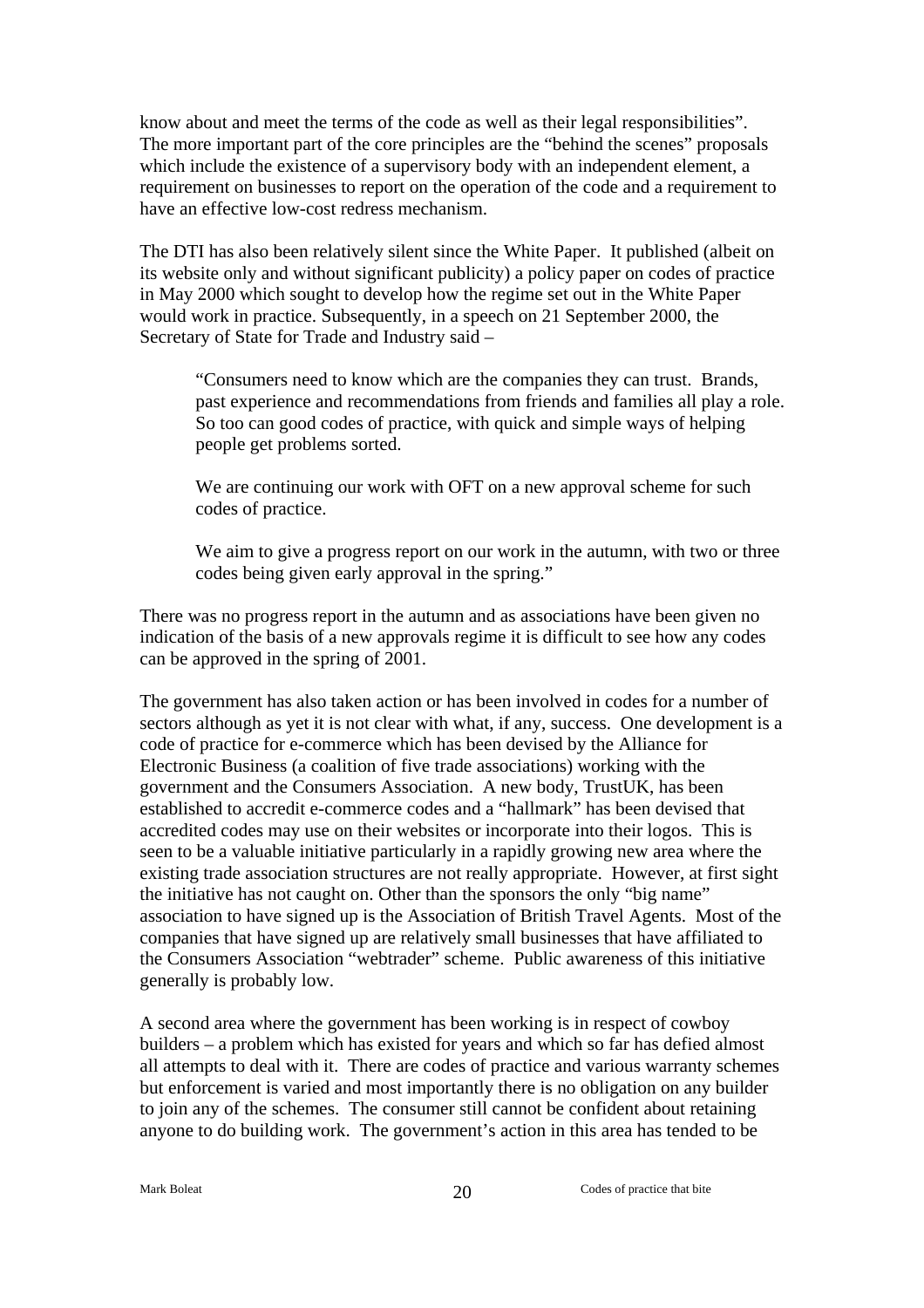more of the same rather than a radical initiative. The "Quality Mark" scheme has been devised for which firms will assessed under a range of criteria. There will be an insurance backed warranty, a national "approved list" of builders and a high profile publicity campaign. The scheme is currently operating on a pilot basis in two areas. The scheme will fail in its objective of dealing with cowboy builders. The registration criteria are too onerous. The scheme is constructed so as to give a seal of approval to the "good boys" and will do nothing whatever to deal with cowboys. This is a classic example of "the best being the enemy of the good". Also, the early signs are that builders have been very slow to sign up; press reports indicate that by the beginning of 2001 only two builders had joined the scheme.

The government has also announced the creation of a Task Force to deal with the problem of car servicing and repairs. This followed on from an OFT report into the issue. The Task Force will report by Easter 2001.

#### **Why is progress so slow?**

Virtually no progress has been made since the issue was first raised in February 1996, nearly five years ago. One problem seems to be the approach taken by the OFT. It has constantly pointed to the need for new legislation to give it stronger powers and seems reluctant to adopt a more flexible approach, using the authority of the Director General combined with appropriate use of the media and the necessary political backing.

The possibility of a Consumer Bill in the 2000/2001 Session of Parliament actually slowed down progress as some were waiting for the "promised land". However, it was clear by the summer of 2000 that there would be no legislation in the next session. It is also not clear what the legislation could have achieved. Some "consumerists" want the OFT or trading standards officers to be given a power either to make binding codes of practice or to close down or prosecute businesses not because they have broken a law but rather because they are not "trading fairly". It is difficult to see how these concepts could work in practice, particularly now that the Human Rights Act is in force.

The issue also suffers from a lack of joined-up government. It is not clear whether the OFT or the DTI is in the driving seat, and other departments are doing their own thing in an uncoordinated way. It is not apparent that there has been any cross fertilisation of ideas between the DTI/OFT and the DETR (which has led on cowboy builders) and the Treasury (which has led on the Banking Code).

.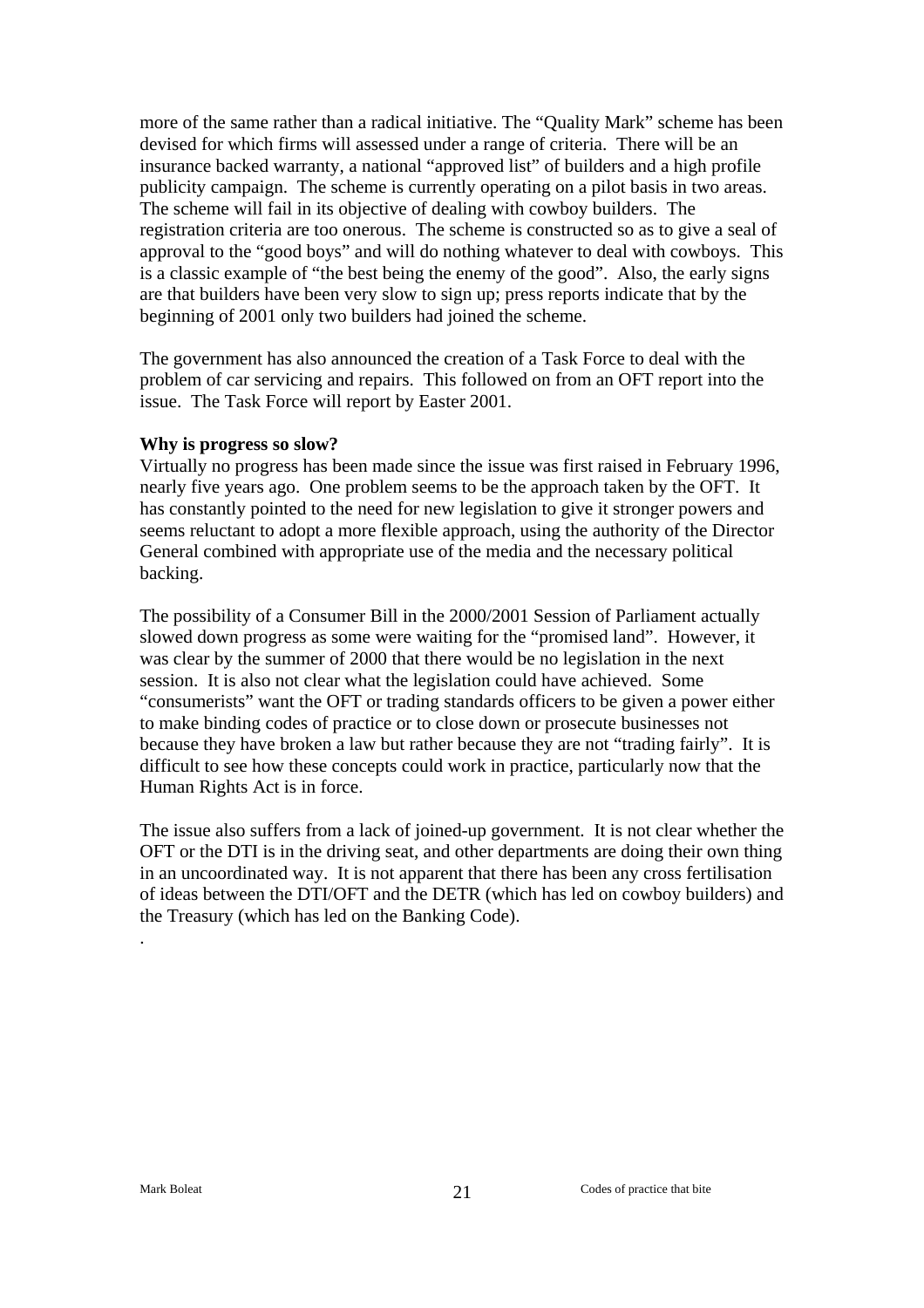### **The need for a political approach**

The government has taken a very political approach in respect of some consumer matters, typically berating companies either directly, by summoning them for lectures and using the media, or by commissioning special reviews such as that by Don Cruikshank on the banking industry. It is therefore perhaps surprising that the government is being so timid in respect of codes of practice. It appears to be adopting a policy of "more of the same" with the OFT having the power to recognise codes and setting out a defined list of criteria that codes should meet. Progress however is remarkably slow.

What is missing from the government's strategy are energetic steps to ensure that the areas of most concern to consumers are in fact addressed through codes of practice, that effective codes are drawn up and enforced and that those companies which choose not to adhere to codes of practice are targeted by trading standards officers and other regulators. The objective should be to ensure that relevant businesses do adhere to substantive codes of practice whereas at present the government seems more concerned with ensuring that codes of practice are substantive than that they actually change behaviour where it is most needed.

There needs to be a political approach with either DTI ministers or the Director General of Fair Trading taking the lead on key issues, involving industry leaders, and encouraging them to devise effective codes and ensuring that the whole of the sector is covered.

The following chapter gives examples of the sort of areas where government action is needed and how the issue can be approached.

The OFT should also take steps to improve the quality of codes across the board and get the issue firmly up the agenda of trade associations. It can do so at very little cost. The Director general should write to each trade association and any other organisations which "own codes". The letter should set out the principles published in the White Paper and should ask the association to respond enclosing any code of practice which it "owns" and any literature about the code together with its assessment of the how it meets each of the core principles. The letter should request a further response on the proposals the association has for bringing the code up to the requirements set out in the guidelines. This approach would stimulate associations to at least consider the issue. Some may decide to dispense with their worthless codes, which would be a good thing.

This exercise would also give the OFT a much clearer picture of the codes that current exist and their content.

The OFT or the DTI probably needs to give some guidance to associations about what is required to meet the criteria set out in the White Paper. There is no need to reinvent the wheel here. A great deal of information is already available –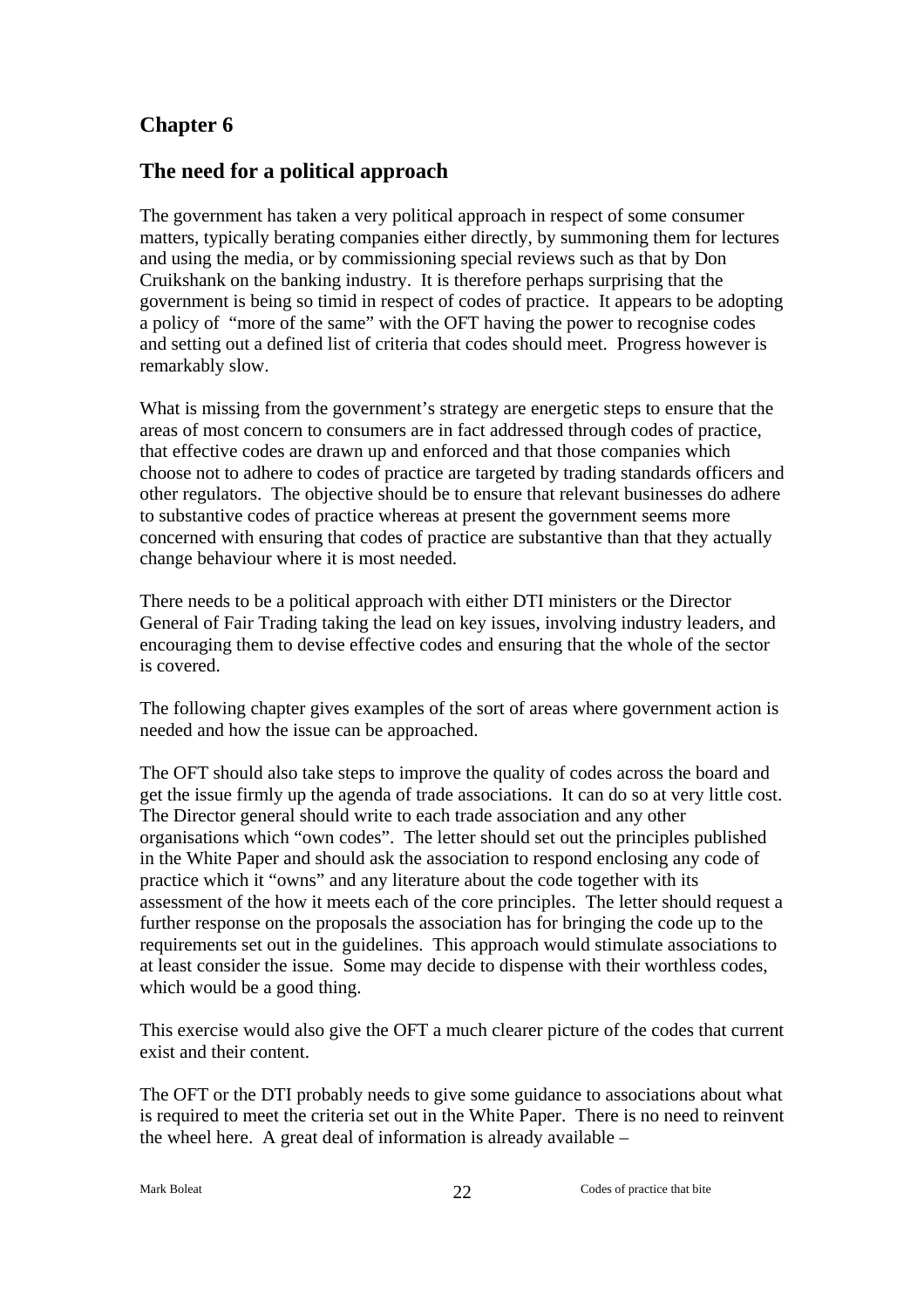- The National Consumer Council has published a helpful guide to businesses and associations seeking to draw up codes (*Better business practice*, NCC, 2000).
- The work on cowboy builders, while probably a failure in itself, has produced some useful material such as a guidance sheet on complaints handling.
- The comprehensive codes in the finance sector (in particular the mortgage code, the banking code and the general insurance selling code) provide useful models that can be drawn on.

One problem area for many sectors is securing the necessary independent element on the supervisory bodies for codes and in the complaints handling arrangements. There is almost certainly scope for associations to co-operate by sharing information and even people. The National Consumer Council should also be able to provide a service by identifying appropriate people.

One question to be resolved is that of "approval" of codes of practice. The current OFT regime has the confidence of no one. Some codes still carry the "OFT approved" label that is seen by some associations as a valuable marketing tool. However, the OFT does nothing to check that the codes are being properly complied with. It would be sensible for the OFT to give notice that it is withdrawing approval from codes currently approved with effect from a certain date.

If the OFT is to continue approving codes then it must have in place a mechanism to ensure that codes reach the proper standards and are properly complied with. This is expensive and Office probably does not have the necessary resources. However, there seems to reason why the OFT should not charge associations for vetting and monitoring codes or alternatively require external monitoring. At present OFT approval means very little. Under a new regime it should mean that a code gives consumers meaningful protection.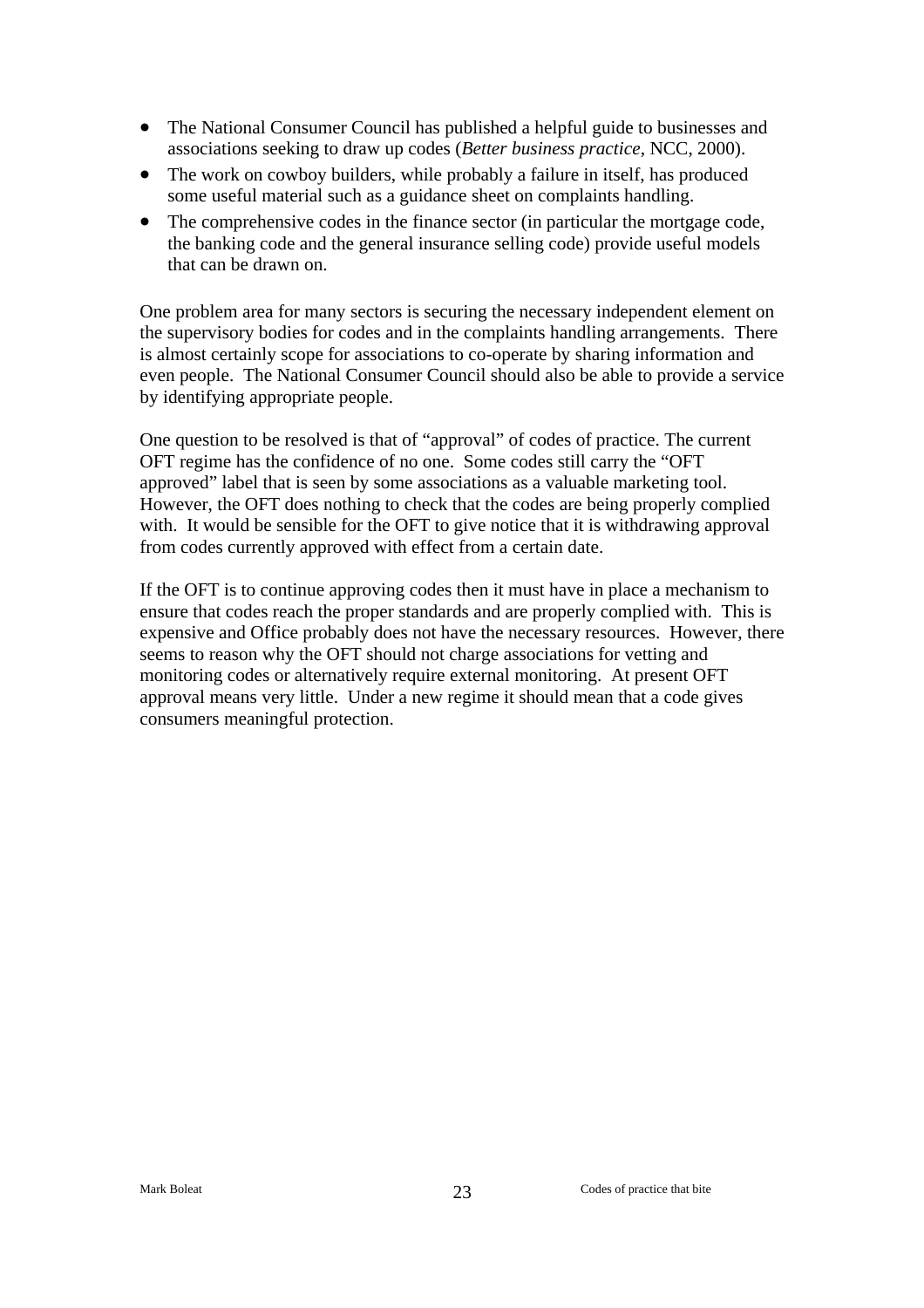## **Big issues that need to be addressed by codes of practice**

This chapter uses the analysis in this paper to illustrate how a political approach could be adopted in some problem areas, two sectoral and two cross sectoral.

#### **Service calls and delivery times**

Given modern technology, in particular mobile phones and the use of post code data, arranging deliveries and managing service calls should now be highly sophisticated. In practice little progress has been made. Many companies (Argos is one example) require people to be available for a whole day just to take delivery of an item. BskyB is another company which arranges its visits for engineering work on a whole day basis. Any consumer can recount occasions when appointments have not been kept without any warning. People do understand, particularly in respect of a service call, that the contractor can be delayed because the previous call took longer than anticipated particularly where it was an emergency. But there is no excuse for not communicating this information.

In the utilities there has been a marked improvement in respect of the time slots for service calls, stimulated by the regulators. Normal practice is now to offer a morning or afternoon appointment (and in some cases a two hour slot on request) with automatic compensation of £20 if the appointment is not kept.

There are examples of excellent practice but these are few and far between. Domestically, Tesco now aims to deliver within a two hour slot but even this is well short of the standards of other countries. *The Economist* survey of e-commerce, published on 26 February 2000, noted that Cozmo.com, a firm operating in New York and San Francisco, is trying to guarantee delivery of basic snacks and groceries within an hour of being placed. Webvan, which operates in the San Francisco Bay area, delivers groceries within half-hour slots and claims that its drivers miss only 2% of these slots.

This is an area where the consumer is poorly treated and an area that lends itself to government intervention. DTI ministers should invite the major companies involved (utilities, retailers and delivery companies) to set up a high level working group and properly fund it and, within three months, draw up a code of practice to which they would all adhere. At the very least that code of practice should specify maximum slots for deliveries of two hours and for service calls half a day, and with automatic compensation being paid where time slots are not met and where no prior notice has been given. Once these important principles have been firmly established the government should then use political means and the media to secure widespread application of the standards.

### **Yellow Pages**

People use the Yellow Pages to find traders, particularly for services that are used infrequently. Many traders refer in their advertisements to membership of a trade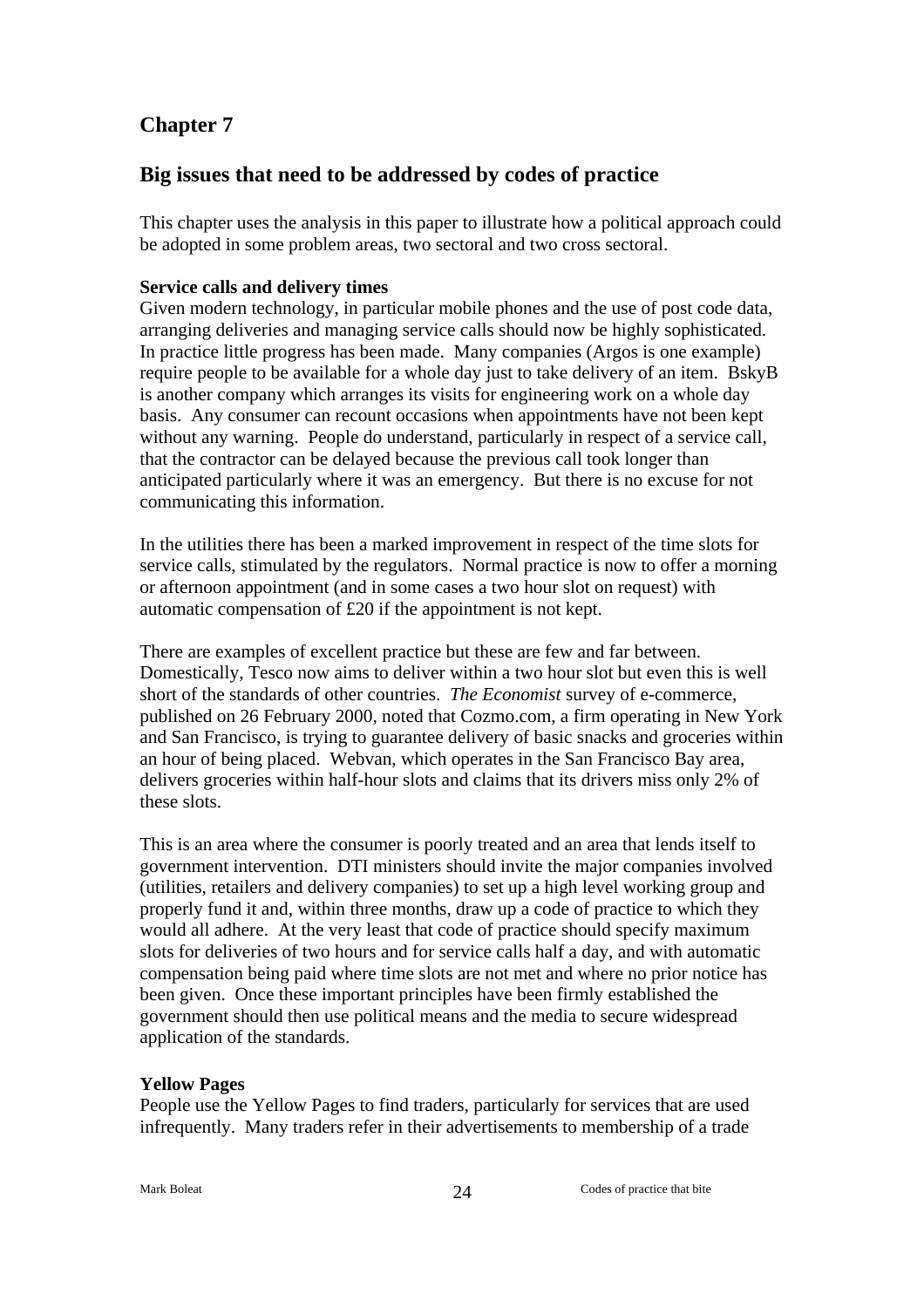association and a number of trade associations have their own advertisements, some of which refer to codes of practice. The Yellow Pages are therefore a mechanism by which trade association membership and codes of practice are communicated to the public.

An analysis of Yellow Pages advertisements shows up a major problem in that many of the names of trade associations are illegible. In the London NW Directory, about 40 come into this category including one major organisation, the National Inspection Council for Electrical Installation Contracting. In other cases an association was identified only by its initials or by a logo.

Another general problem is that trade association membership is signified even when the association is irrelevant to the service being offered. A good example is an advertisement by a company offering fireplaces that indicated that it was a member of the Institute of Plumbing. There are also a number of trade associations and other organisations that are identified in Yellow Pages entries in all sectors that are of questionable value to potential purchasers. These include the Federation of Small Businesses (a reputable trade association but which does not purport to offer any protection to consumers) and the Guild of Professional Craftsmen and the League of Professional Craftsmen which have attractive logos but again are not relevant to consumer protection.

It seems reasonable to suggest that if a company chooses to refer to membership of a trade association then the public should be able to identify and contact that association to enquire what membership means.

This suggests that Yellow Pages should be persuaded to adopt the following policy -

- Not to accept any advertisement unless references to a trade association (or other protection scheme) include its full name in a type size that is legible and the trade association is relevant to the service being offered. Initials only should be acceptable only if the association itself has a display advertisement with its full name in the same section.
- Contact details should be required of each trade association (or other code sponsor) whose logo or name is used. These could be either in a display advertisement or a separate listing of trade associations. Where an association has a display advertisement or listing this should give a telephone number and indicate whether members follow a code of practice.

#### **Car repairs and servicing**

The repair and servicing of cars meets all of the criteria for an issue that merits action by the government –

- Surveys suggest that about 40% of repair and servicing work is unsatisfactory.
- The issue is high in the league table of complaints to CABx and trading standards departments.
- Low income consumers are particularly adversely affected.
- Malpractice in this area is connected with wider public policy issues including crime and road safety.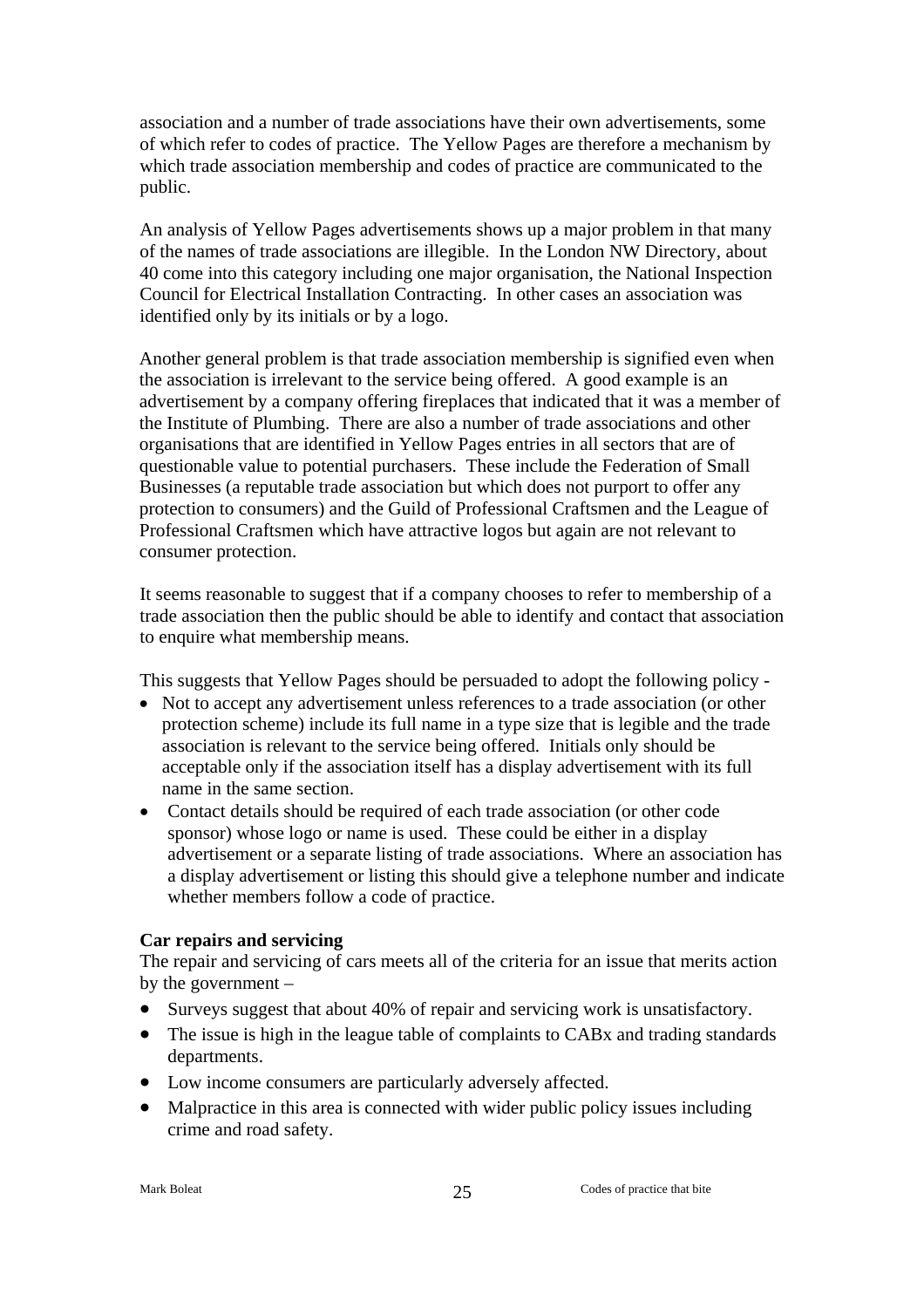• The market is large (£9bn a year) and therefore consumer detriment in total is substantial – probably in excess of £2 billion a year.

The very nature of car repairs and servicing explains why there is a problem. There is a huge imbalance of knowledge between the customer and the provider, and each transaction is different. The provider is able to say that certain work needs to be done; very few consumers are in a position to know whether this is correct. And when the transaction is complete the consumer has no way of knowing that the work has been done properly if at all. At one extreme, a consumer can be told that some work needed to be done and that the work has been done, when in fact there was no problem and no work had been done. In such a case a consumer may be very satisfied even though he has been ripped off. In fact, surveys show a high level of customer satisfaction.

If the problem were easy to deal with it would have been dealt with by now. It is a very difficult problem. Perfection will not be achieved. The most that can be done is to reduce substantially the element of consumer detriment.

The second problem is that the industry is fragmented. This is, in fact, a natural consequence of the nature of the industry. There is still a substantial "cottage industry" element about the industry. Many of the participants in the industry do not even belong to a trade association. It is therefore very difficult for the regulatory authorities to have a dialogue with the industry.

The strategy for dealing with the problem should be –

- To seek to improve the standard of performance of the better part of the industry.
- To seek to make life very difficult for the poorly performing part of the industry pushing them up to the better performing part or out of the business totally.

The key element of the strategy should be a code of practice and accreditation system which will be much tougher than anything now in place. The major trade bodies in the sector (the Retail Motor Industry Federation, the Society of Motor Manufacturers and Traders and the Vehicle Builders and Repairers Association) should be persuaded to agree the following steps to make their existing codes more effective –

- The monitoring of the codes should be put into the hands of a council with a majority of independent members and a big name as chairman. The budget of the Council should be guaranteed by the associations to be at least £4 million a year.
- The accreditation system, to be managed by the Council, should include a regular programme of mystery shopping, an annual letter of compliance and an ombudsman scheme.
- When the new arrangements are fully operational the Council should begin an extensive advertising campaign, financed by the industry, to promote accredited businesses and discourage the use of unaccredited businesses.

The consumer would be much more confident that they could deal safely with accredited business. This should, in itself, reduce the volume of business going to less reputable part of the business.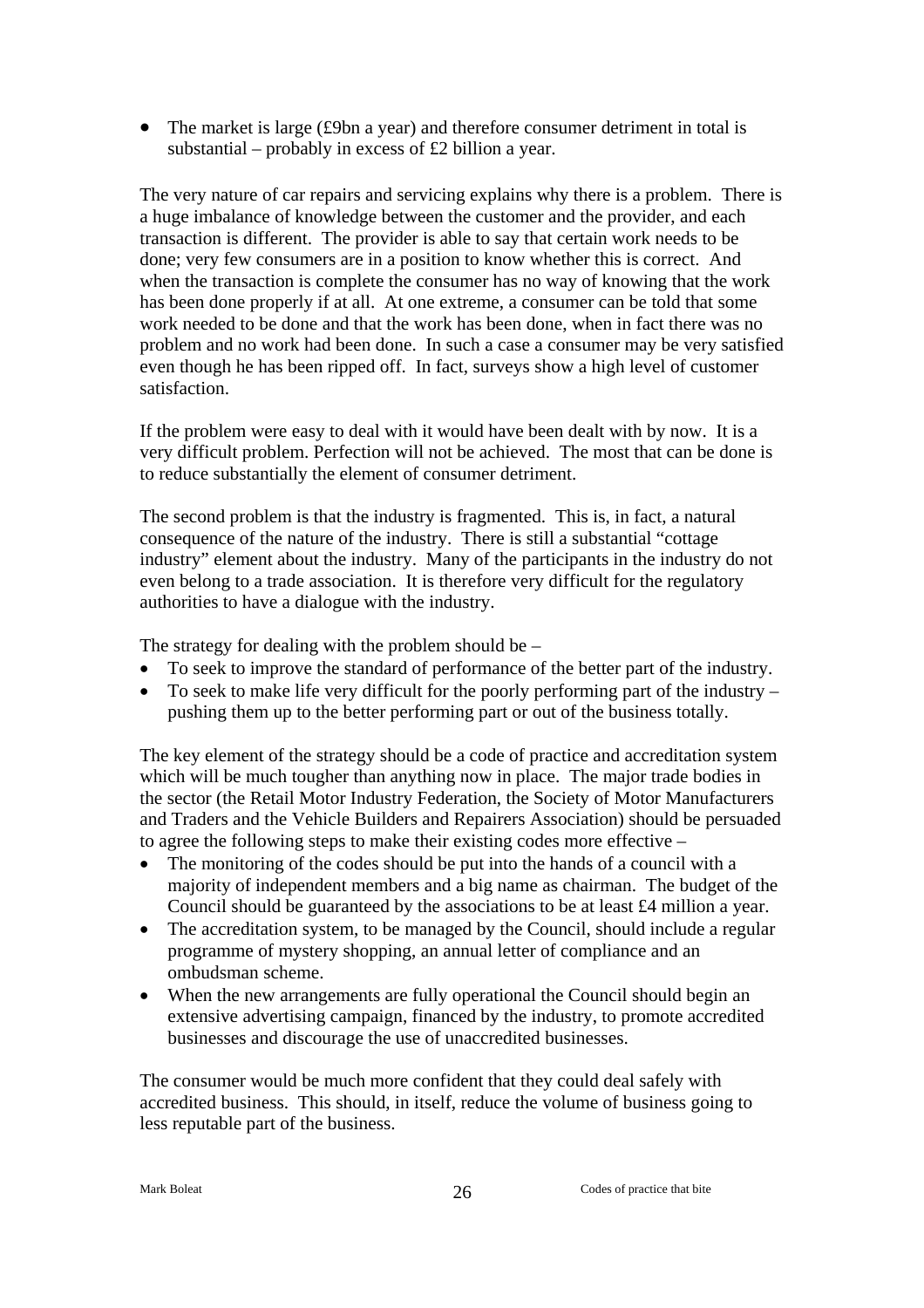However, it is recognised that these actions would not deal fully with the problem. Indeed they would increase it in two respects –

- The cost of participating in the accreditation system would be substantial; many small firms would be discouraged from joining. They may shift from the modestly regulated sector which they are currently in to the unregulated sector.
- The cost of compliance would have a modest upward effect on prices. The unregulated sector would be able to charge lower prices by cutting corners, charging for work that is not done etc.

To reduce demand in the unregulated sector, the following measures should be taken

- –
- Motor insurers should agree to pay for work only if it is done by accredited businesses.
- Trading standards officers should target unaccredited businesses by mystery shopping exercises and vigorous pursuit of complaints. Where the law has been broken (and charging for work not done constitutes theft), legal action would be taken. The industry should provide substantial funding to LACOTS, the central body for trading standards officers. This would be used to fund mystery shopping exercises, to facilitate the sharing of experience and to fund enforcement action. It is envisaged that the agency that did mystery shopping for the accreditation body would also do it for the trading standards departments.
- Trading standards officers should always notify the police where there is evidence of criminal activity and the police should agree to follow up such information and prosecute wherever possible.

#### **Building work**

The DETR Quality Mark initiative on cowboys builders has already been noted. It will fail in its objective. However, there are some elements of it that should be salvaged – not only for the building industry but for other sectors as well.

The solution in this sector should be similar to that for car servicing and repairs, given that the nature of the problem is very similar. However, there is an additional problem. The building industry is far more fragmented than the car repair industry. There are more sub-sectors and many more smaller traders, some of which operate in the black economy. There are many trade associations (over a dozen) and many codes of practice, but a large proportion of activity in the sector is undertaken by traders that are not in any association.

The strategy here should be to analyse the existing codes of practice and seek to persuade the trade associations to amalgamate and strengthen their codes. The overall objective should be to have a small number of meaningful codes, perhaps sharing some elements such as complaints mechanisms and monitoring and perhaps operating under a common logo. The next stage would be to seek to encourage take up of the codes and to publicise them.

It is possible that the Quality Mark scheme could be adapted to become an umbrella arrangement for trade association codes. Instead of having builders as direct members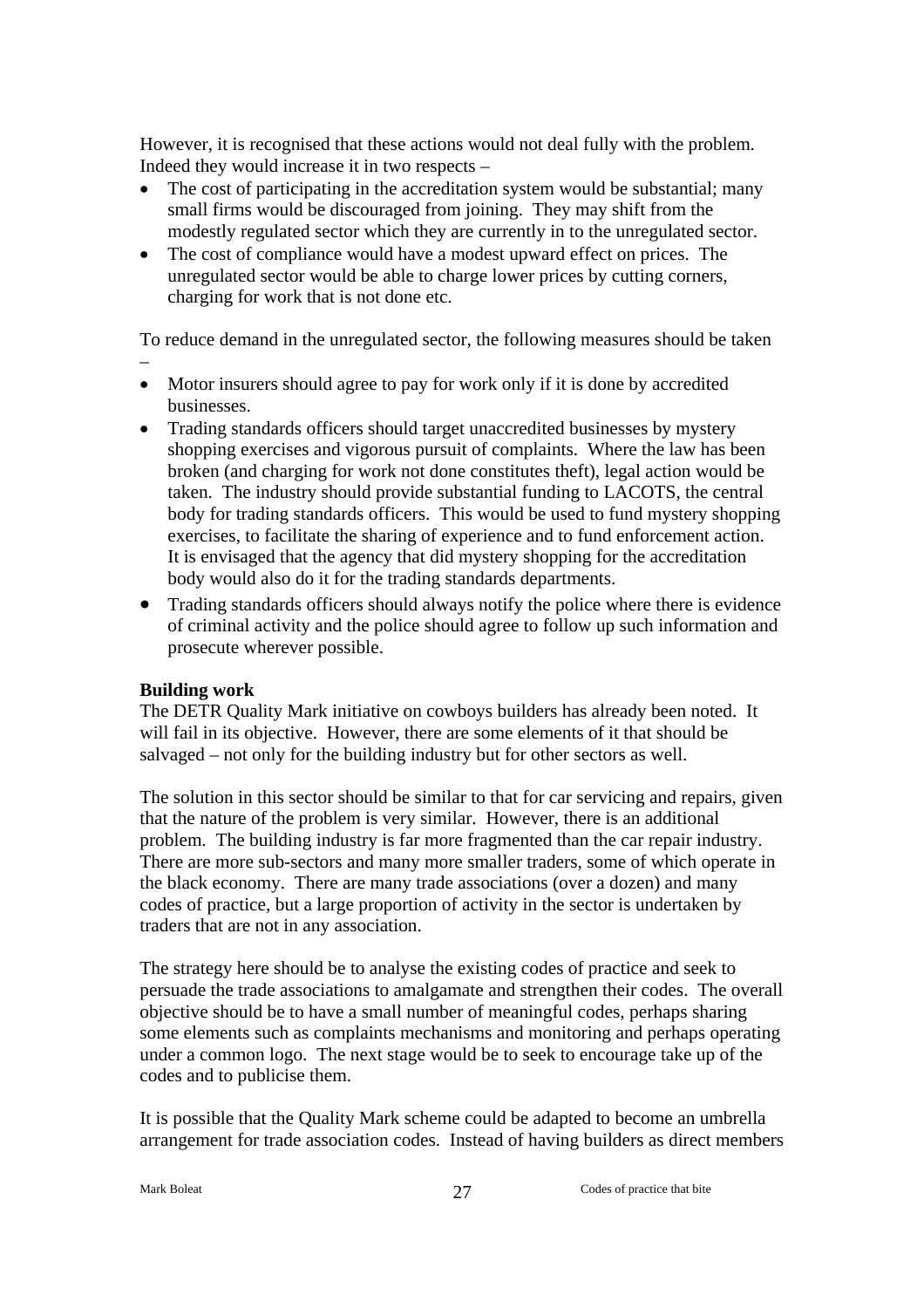it would seek to improve the quality of trade association schemes and would have a monitoring and supervisory role in respect of them.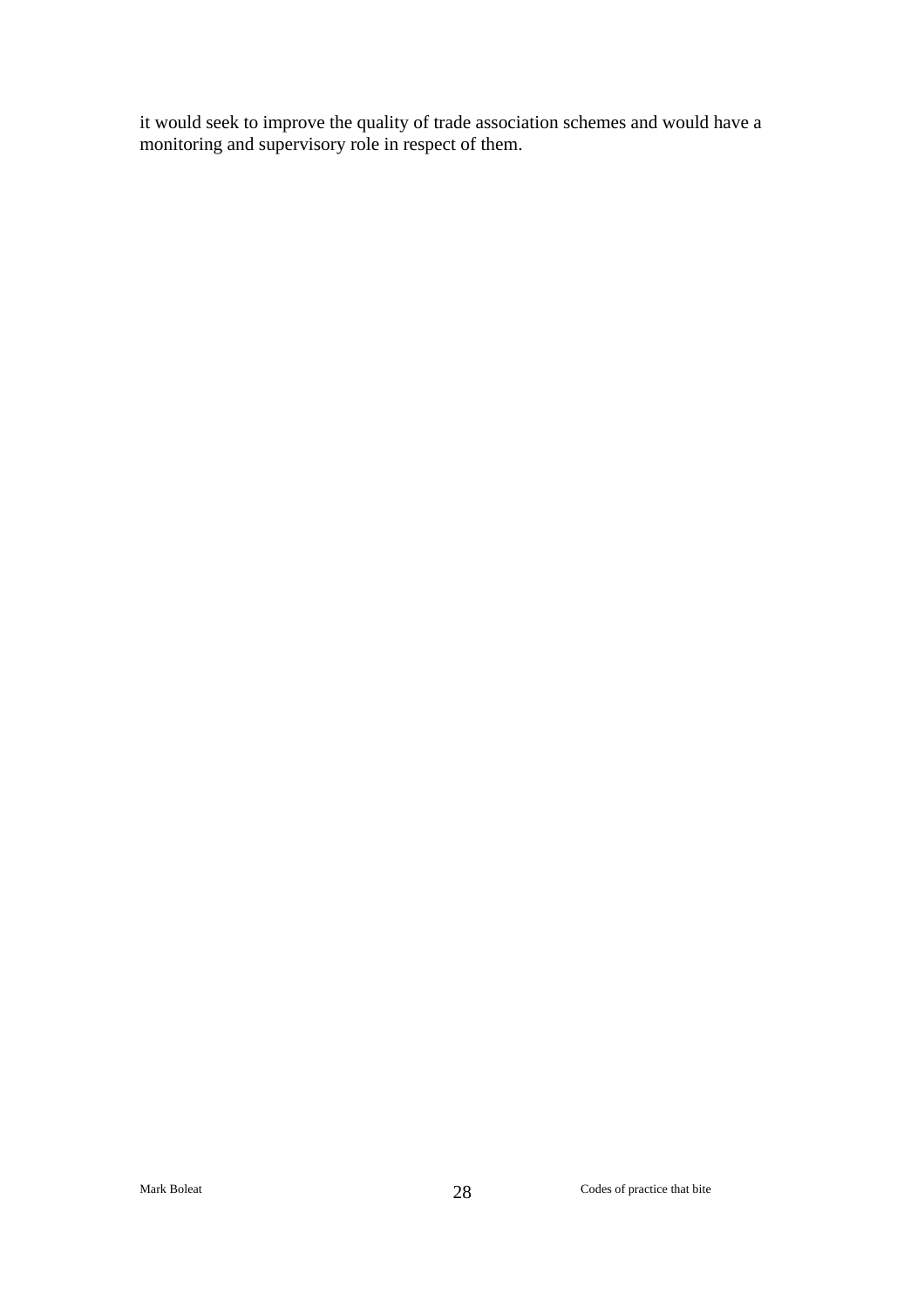## **Bibliography**

*Modern markets: confident consumers*, DTI, Cm 4410, July 1999. Richard Fairclough, *Trade Association Consumer Codes of Practice*, Trade Association Forum, 2000. *Models of self-regulation*, National Consumer Council, 1999. *Voluntary Codes of Practice,* OFT, 1996. *Raising Standards of Consumer Care*, OFT, 1998. *Policy Paper on Codes of Practice*, DTI, May 2000. *Better business practice*, National Consumer Council, 2000.